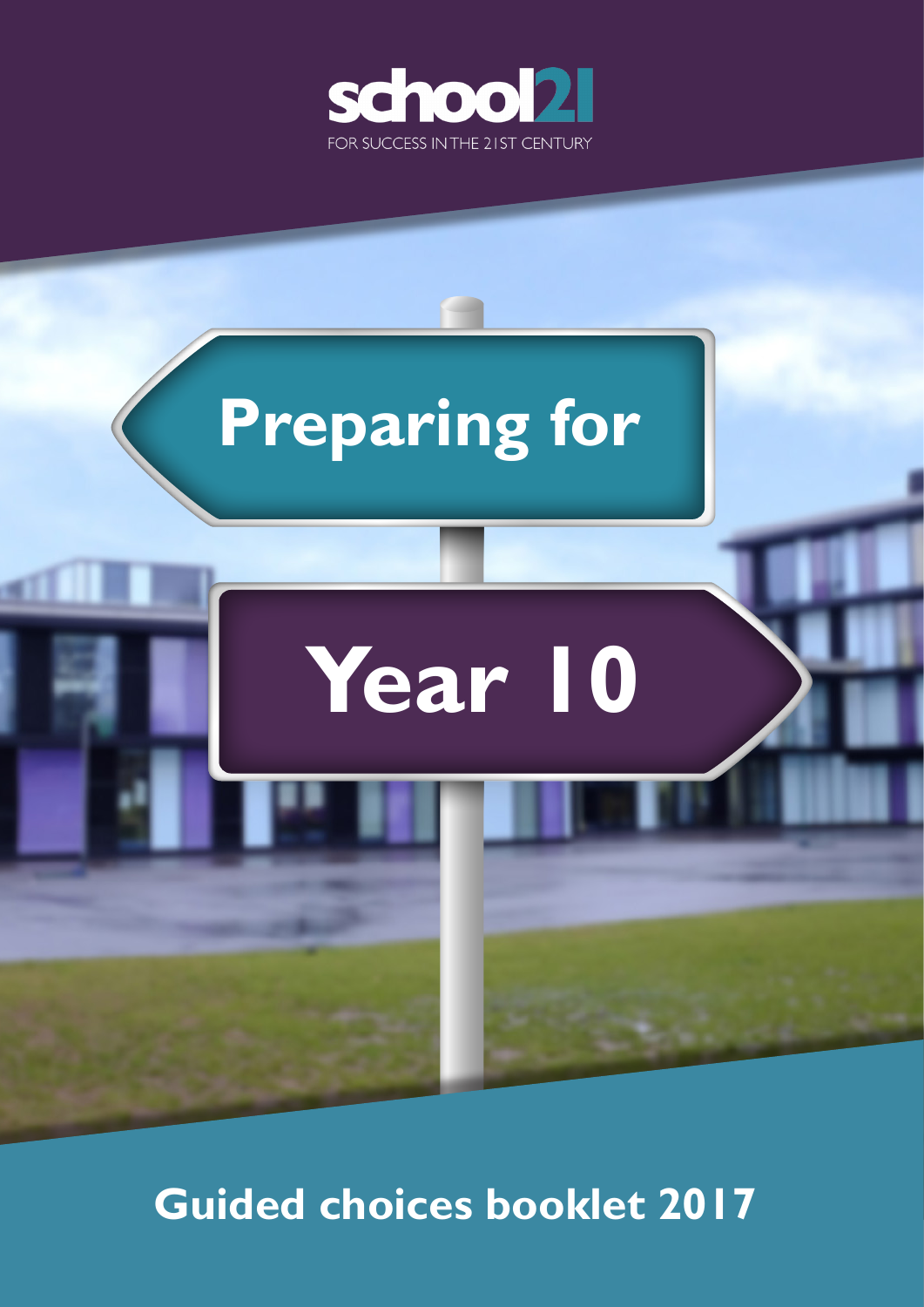### **Contents**

**[Overview](#page-2-0)** Art & [Design](#page-5-0) **Business** [Computer](#page-10-0) Science GCSE [Certificate](#page-12-0) in Digital Applications [Drama](#page-14-0) GCSE Drama Vcert [\(Performance](#page-16-0) Skills) English [Language](#page-18-0) English [Literature](#page-20-0) **[History](#page-22-0) [Maths](#page-24-0) [Music](#page-26-0)** PE Science - GCSE combined science: Trilogy or separate subjects in Biology, [Chemistry](#page-30-2) and [Physics](#page-30-2) **[Biology](#page-30-1) [Chemistry](#page-30-3) [Physics](#page-30-0) [Spanish](#page-35-0)**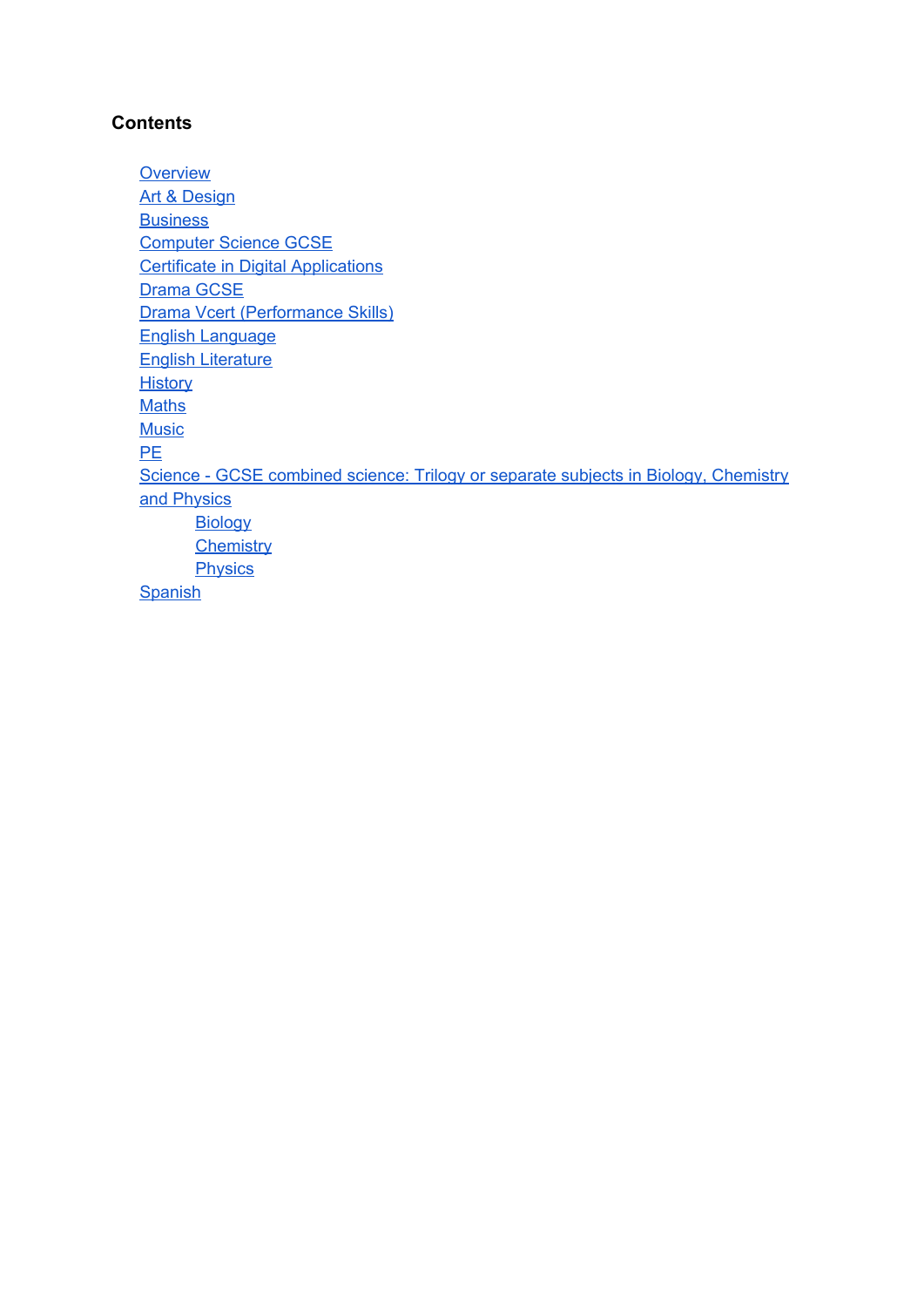# <span id="page-2-0"></span>**Overview**

### **The story so far….**

We have achieved an incredible amount together since we started this journey. From naming coaching groups, to Ignites (passion, expertise and political!) From Exhibitions of Beautiful Work to Battle of the Bands; and from rigorous learning to our human rights campaigning. We have had inspiring assemblies, speakers, trips, visitors, immersive theatre productions. Too many brilliant experiences to mention. You have risen to every challenge we have thrown at you. Now, together, we begin a new journey.

Year 10 is about deepening your **expertise**, finding new reserves of **grit** and taking your project work into the real world.

### **Expertise**

You will be taking at least 8 GCSE qualifications. As a result of government reforms most of these are compulsory. All students will be studying English, Maths, at least two Sciences and History. Most students heading for top Universities will be studying Spanish (as this is what they are asking for). Inside this booklet is information about each subject. Some subjects will involve coursework, but most will involve exams at the end of Year 11. For the first time all exams will be graded 9-1 with 9 being the highest grade. These exams are considerably harder than before with additional content and stretch.

These qualifications will be challenging, but you are well prepared:

- You will need the **independent working habits** you have developed during projects to meet deadlines and research around subjects.
- You will need your **oracy** skills to grapple with problems in Maths and Science.
- You will need your **English language and reading skills** as you work on 19th century literature and decipher tricky exam questions

### **Grit and professionalism**

Your levels of grit will determine your success. If you work hard in every lesson, do all homework and revise well in advance of exams, you will achieve amazing things. You will need to show even more grit next year as the school day is going to be longer. On Tuesdays and Thursdays school will end at 4:20. Night club will be more focused on levels of progress and will become compulsory where necessary. There may also be some work before school.

### **Coaching time and well-being**

You will remain in coaching groups during Year 10 and 11. This is a time for you to work on your resilience and well-being, as well as engage in whole year group events. During the year you will take part in a resilience challenge as part of Adventure 21. This may involve climbing a mountain. After that, GCSEs will seem easy!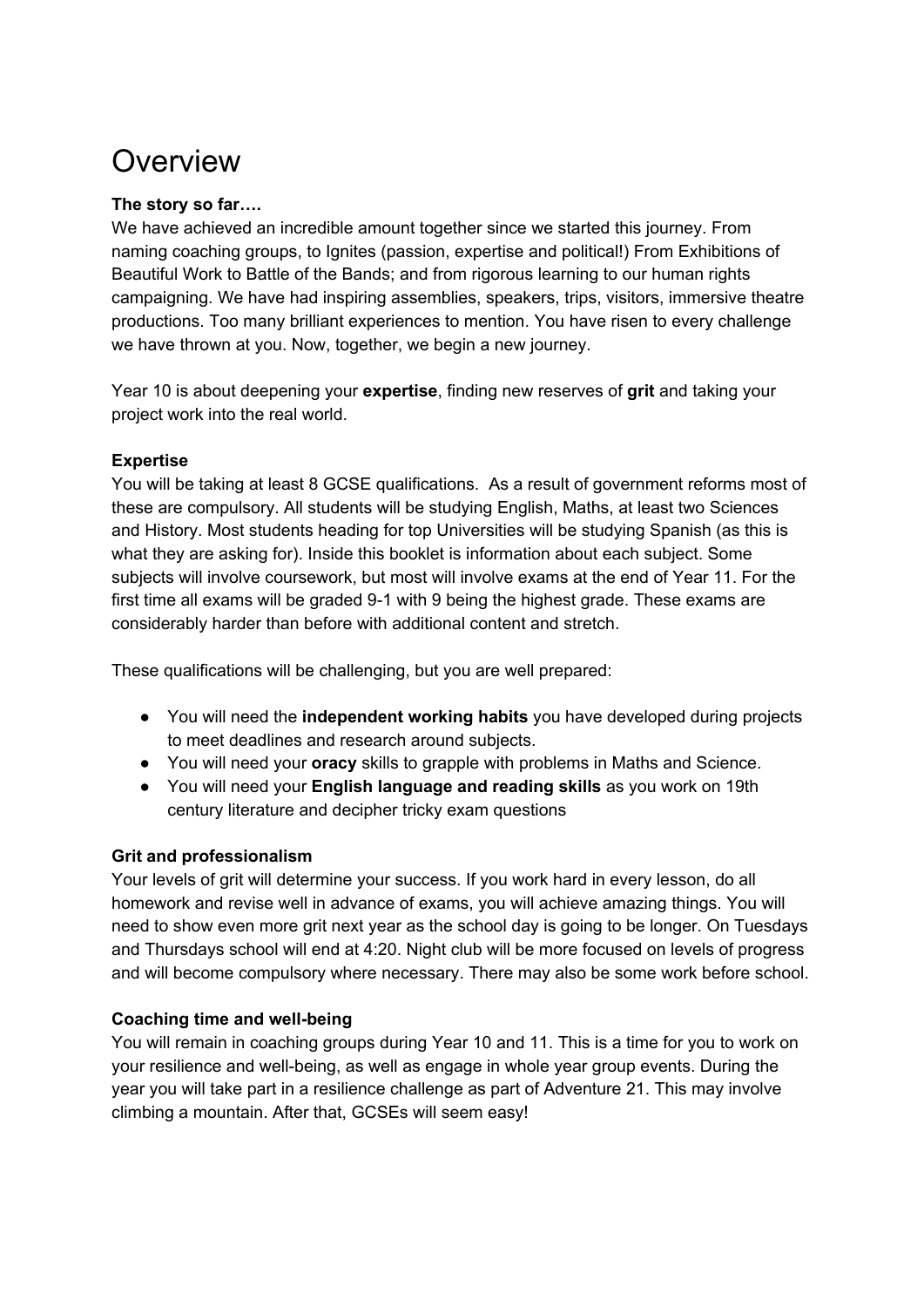Over the year, you will have opportunities to lead others in the middle and primary schools. As we get closer to exams your coach will support you to do your best.

### **Guided choices**

As a result of Government changes, the curriculum has narrowed and become significantly harder. Like most schools the choices children have are limited. We believe in depth over breadth, which is why we don't see the value of children taking more than 8 or 9 qualifications. All students will make one guided choice linked to their passion and expertise. The choice will be related to IT, PE, Drama, Music, Art and Business (to be confirmed). Students will also be asked to select a second and third choice as we can't guarantee everyone gets their first. Students not studying Spanish will have a one-to-one interview to secure their preferred pathway. There will be an additional guided choice in Year 10 between Double Science and three separate sciences. Student guided choices will be confirmed after the 'Preparing for Year 10 evening'.

The key questions for students to consider when making their guided choice are:

- How committed am I and will I give 100% grit in this subject?
- Will I read around the subject to get a fuller understanding?
- How does it relate to my personal enjoyment? Am I in the flow in this subject?
- Will I be challenged?
- Am I choosing this subject because it is right for me or because it is right for my friends?

### **Real World Projects**

Next year we want you to take your work with projects into the real world. Working in a team of two or three, you will execute a specific, discrete and meaningful project with a business or organisation. The goal will be to solve a real problem and present your work to a real audience.

An example of one of the projects from this year is below:

**Enquiry question:** How can we create a social media campaign that inspires young people to think differently about knife crime and make positive decisions for their future?

### **Skills developed:**

- **-** Project management
- Ideation
- Professional communication
- Teamwork

**Duration:** 18 weeks

**End product:** Social media campaign across multiple platforms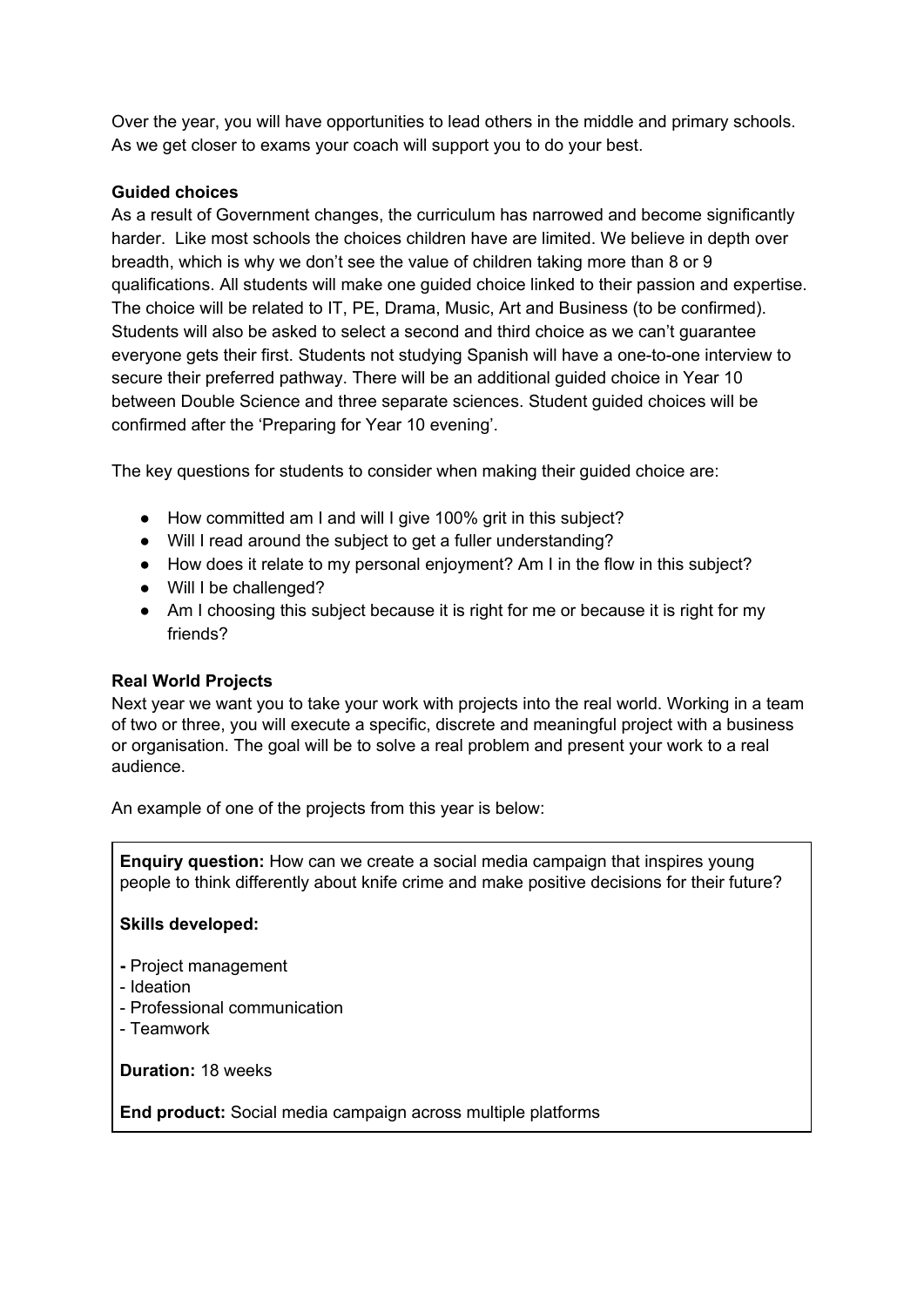These projects have huge benefits, including:

- Helping you make choices about your future
- Providing a new audience and challenge for your work
- Teaching you professional skills
- Raising the bar on what can be achieved: why shouldn't you produce work that has value outside of the school?

Students will take part in two projects over the course of the year, both for a period of 18 weeks (Sept - Feb and March - July).

During the first two Wednesday afternoons of the academic year, students will be in school preparing for their placements, including being interviewed by employers. From then on, every student will spend Wednesday afternoons off-site in organisations across London. They should come to school on Wednesdays in professional dress.

We have already begun the process of matching student's interests, passions and attributes with the projects employers have offered. This will be completed over the summer.

This approach is inspired by the work of internationally acclaimed schools like High Tech High and Big Picture in the USA, who have seen huge gains in work and university readiness as a result of these placements. They have also seen students flourish in their studies as they become inspired by their real world projects.

### **Preparing For the Future**

The curriculum we offer will prepare students for top universities. By pursuing depth over breadth in established GCSE disciplines, children will have access to the knowledge and skills they need for higher study. In addition, the Real World Learning Placements, together with our enrichment offer, will ensure children can pursue passions that might shape their future choices in Year 12 and 13. It will also ensure they are in a good position to get ready for Six21 - our groundbreaking new sixth form.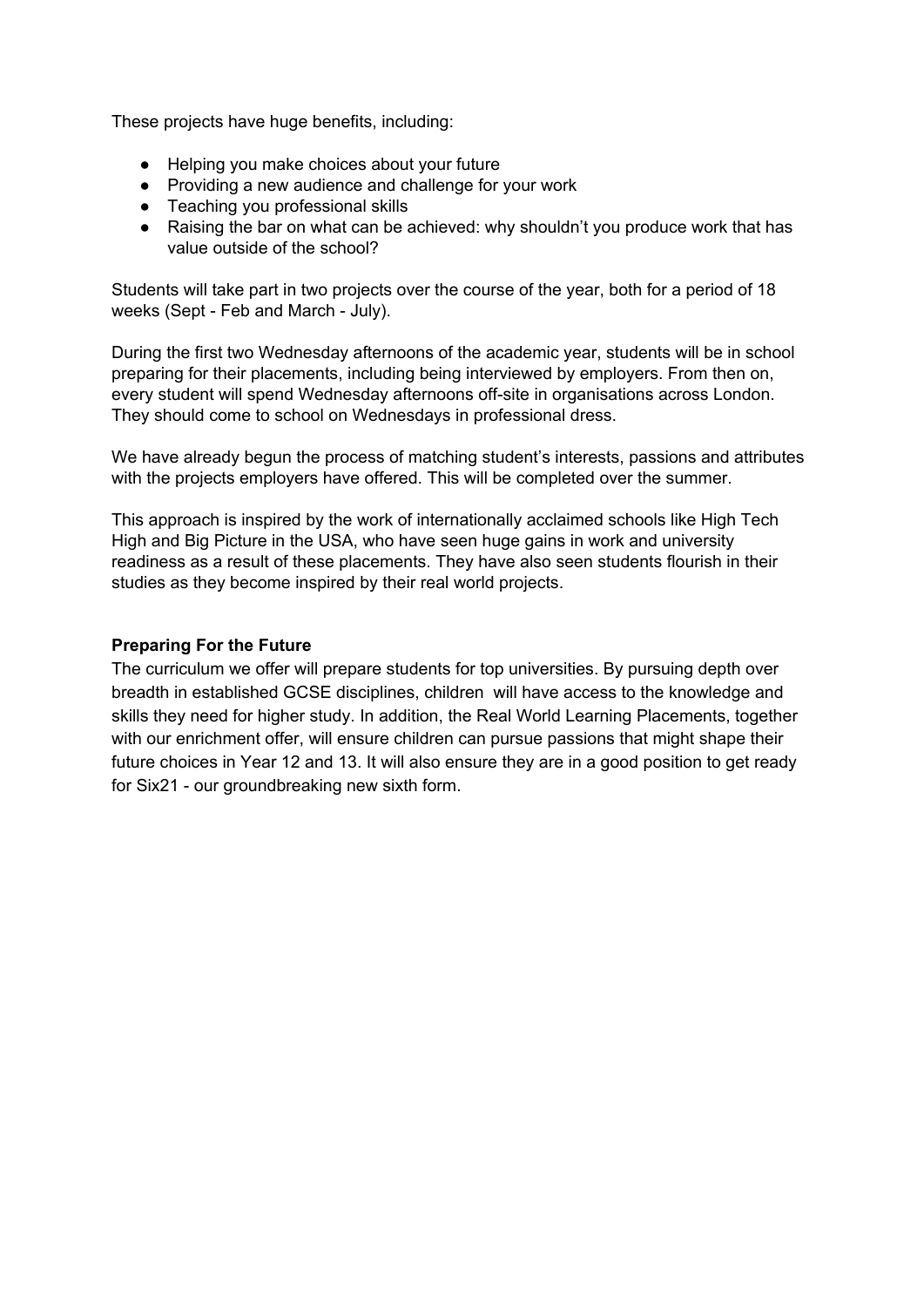# <span id="page-5-0"></span>Art & Design

**Exam Board:** AQA **Specification Code:** 8201

### **What will you be studying?**

The exam qualification you will be studying is run by AQA and is called 'GCSE Art & Design (8201)'. The course is very flexible in terms of the types of artistic outcomes that you can create ranging from traditional fine art drawing, painting and sculpture to more applied art forms such as fashion design and digital photography. If you are interested in going into the creative industries or just want to develop your own personal creativity through the visual arts, this might be the course for you. To read about the course specification, please visit: [www.tinyurl.com/hawm93x](http://www.tinyurl.com/hawm93x)

For more information about the department, please visit: [www.s21art.weebly.com](http://www.s21art.weebly.com/)

### **How it will be taught?**

Each term, you will be given a different project brief and asked to develop your own ideas in response. A brief might be more design-based with a product that is commissioned by a company or a fine art brief in which you are given a theme, enquiry question or movement/genre to respond to by creating a personal outcome.

At the beginning of each project, you will complete a series of set tasks designed to introduce you to different materials and processes to develop your skills and technical understanding. You will also learn about different artists/designers and their ideas that are relevant to the project brief. After exploring different starting points through the set tasks, you will be able to develop your own ideas in the medium of your choice (unless specified in the brief). You will then receive personal tutorials supporting you develop your ideas and allowing you to produce highly individual outcomes. The final outcome and preparatory studies will be displayed each term as part of the whole school exhibition.

Despite the myth of the reclusive artist that hides away, artists/designers are in fact always seeking out new ideas, making connections and observing the world around them. For this reason, we will build in opportunities for gallery visits, artist talks and field trips to see the work of other artists and record from the environment. As a GCSE art & design student, you will be expected to show independence and a curiosity in the world of art and design by doing your own research, gallery visits and recordings outside of the lesson.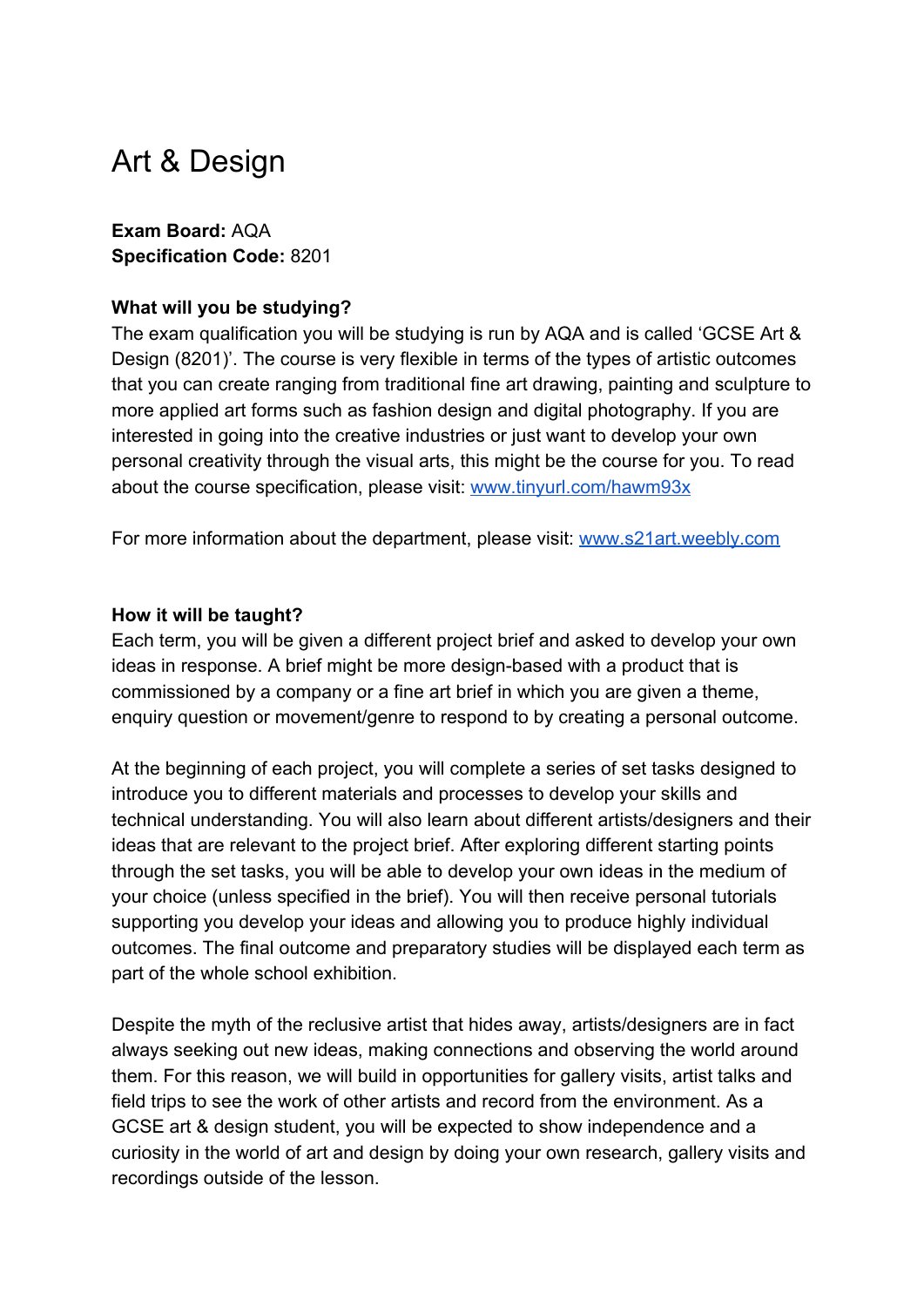### **How will you be assessed?**

There are two main assessed components to the GCSE: **Component 1** is called your Portfolio and **Component 2** is an Externally Set Assignment.

| <b>Component</b> | <b>Description</b>                         | How it is examined                                                                                                                                                                                                                                                                                                                                                                                                                                                                                                                                                                    |
|------------------|--------------------------------------------|---------------------------------------------------------------------------------------------------------------------------------------------------------------------------------------------------------------------------------------------------------------------------------------------------------------------------------------------------------------------------------------------------------------------------------------------------------------------------------------------------------------------------------------------------------------------------------------|
| 1                | <b>Portfolio</b>                           | Your portfolio is evidence of a project that has<br>been developed to your best ability. You will<br>need to show evidence of the four key<br>assessment objectives (AO1-4).<br>In addition, you will need to provide a selection<br>of other work (experiments, sketches, etc.)<br>from throughout the course that evidence your<br>skills.<br>Your portfolio must have evidence of drawing<br>and written annotations explaining your story<br>of learning.                                                                                                                         |
| $\mathbf 2$      | <b>Externally Set</b><br><b>Assignment</b> | The externally-set assignment is a project brief<br>set by the exam board and will be issued in the<br>Spring Term in Year 11. You will be able to<br>choose from a list of possible titles and<br>develop a project showing all of the<br>assessment objectives (AO1-4). It must also<br>include drawing and written annotations.<br>The externally-set assignment ends with a<br>10-hour controlled assessment, which is<br>essentially a two-day period in which you work<br>on your final outcome. The end of this will<br>signal the final deadline for all component 2<br>work. |

There are four main assessment objectives that you are assessed against in both component 1 and 2:

# **AO1: DEVELOP**

Develop ideas through investigations, demonstrating critical understanding of sources.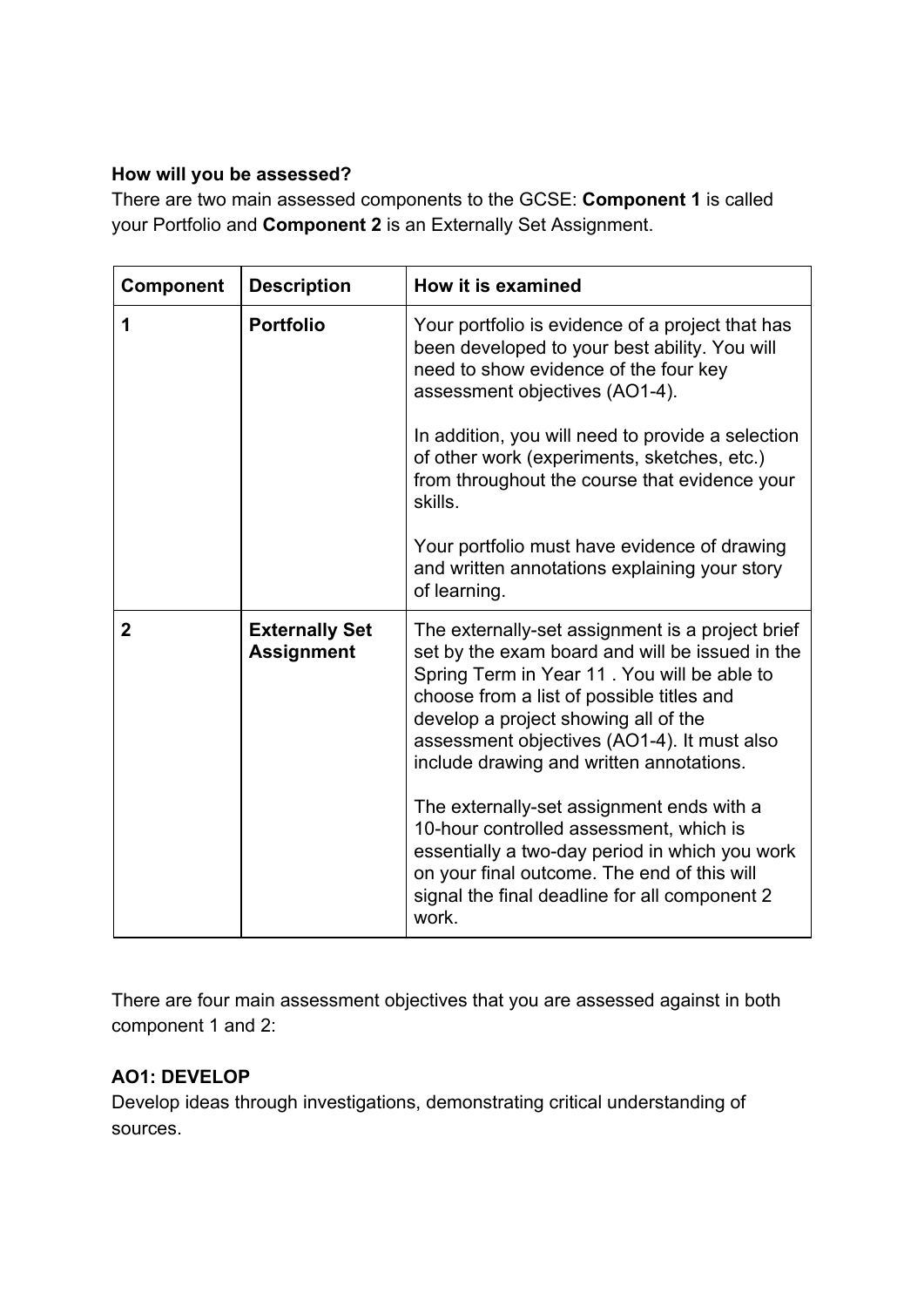### **AO2: REFINE**

Refine work by exploring ideas, selecting and experimenting with appropriate media, materials, techniques and processes.

### **AO3: RECORD**

Record ideas, observations and insights relevant to intentions as work progresses.

### **AO4: PRESENT**

Present a personal and meaningful response that realises intentions and demonstrates understanding of visual language

Each of these AOs are worth 25% of your marks. Throughout the course, you will be given feedback on your strengths and areas for development.

### **What you need to do to prepare?**

If you have chosen this course, you will be given a (fun and challenging) summer assignment that will form part of the first critique of the term. We would encourage you to speak to some of the current students studying GCSE Art & Design and talk to the art teachers about your interests. Outside of school, you will benefit from going to see a range of different exhibitions/galleries to build up your knowledge and interest in the world of art and design. Of course, we encourage all artists to record and create so don't feel that you need to always be set an assignment. The more personal connections you have to art/design, the more likely you are to start thinking like one!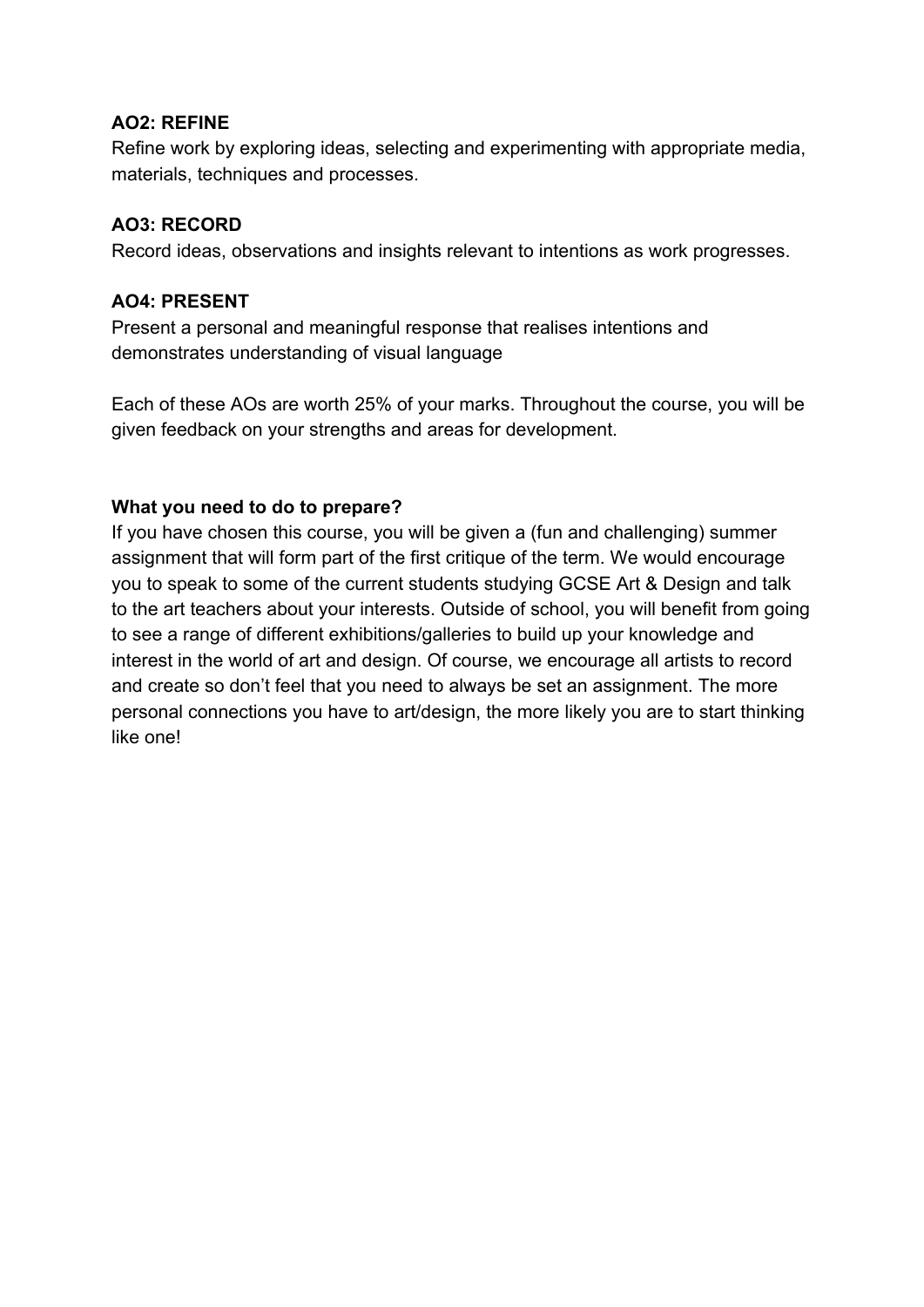# GCSE Business (to be confirmed - depending on numbers)

### **Exam Board:** Edexcel

**Specification Code:** Pearson Edexcel Level 1/Level 2 GCSE (9-1) in Business (1BS0)

### **What will you be studying?**

You'll start by exploring the world of small businesses through the lens of an entrepreneur. How and why do business ideas come about? What makes a successful business? You'll learn how to develop an idea, spot an opportunity and turn it into a successful business. You will understand how to make a business effective, manage money and see how the world around us affects small businesses and all the people involved. Then you'll move on to investigating business growth. How does a business develop beyond the start-up phase? You'll learn about key business concepts and issues and decisions you need to make when growing a business and working in a global business. You'll learn about meeting customer needs, making marketing, operational, financial and human resourcing decisions and you'll explore how the wider world impacts the business as it grows.

### **How it will be taught**

You will be taught using a range of methods including teacher led lessons, socratic seminars and harkness debates. For Component 3 (see below), you will be given a brief and will work independently to design, develop and test a computer program.

We contextualise learning through the use of real life situations and problem solving scenarios to ensure you develop the skills you will need in a real business workplace. We work closely with local and national employers and universities to ensure our provision prepares our learners for progression into employment, further training or university. You will also be introduced to a range of exam skills that will give you the confidence to succeed in your GCSEs.

| Unit             | <b>Description</b>                                                                                                                                                                                                                                                                                  | How it is examined                                                                                                                                       |
|------------------|-----------------------------------------------------------------------------------------------------------------------------------------------------------------------------------------------------------------------------------------------------------------------------------------------------|----------------------------------------------------------------------------------------------------------------------------------------------------------|
| Theme<br>1 (50%) | <b>Investigating Small Business</b><br>Theme 1 concentrates on the key business concepts,<br>issues and skills involved in starting and running a<br>small business. It provides a framework for students to<br>explore core concepts through the lens of an<br>entrepreneur setting up a business. | Written examination:<br>90 minutes<br>90 marks<br>The paper will consist of<br>calculations,<br>multiple-choice,<br>short-answer and<br>extended-writing |

### **How will you be assessed?**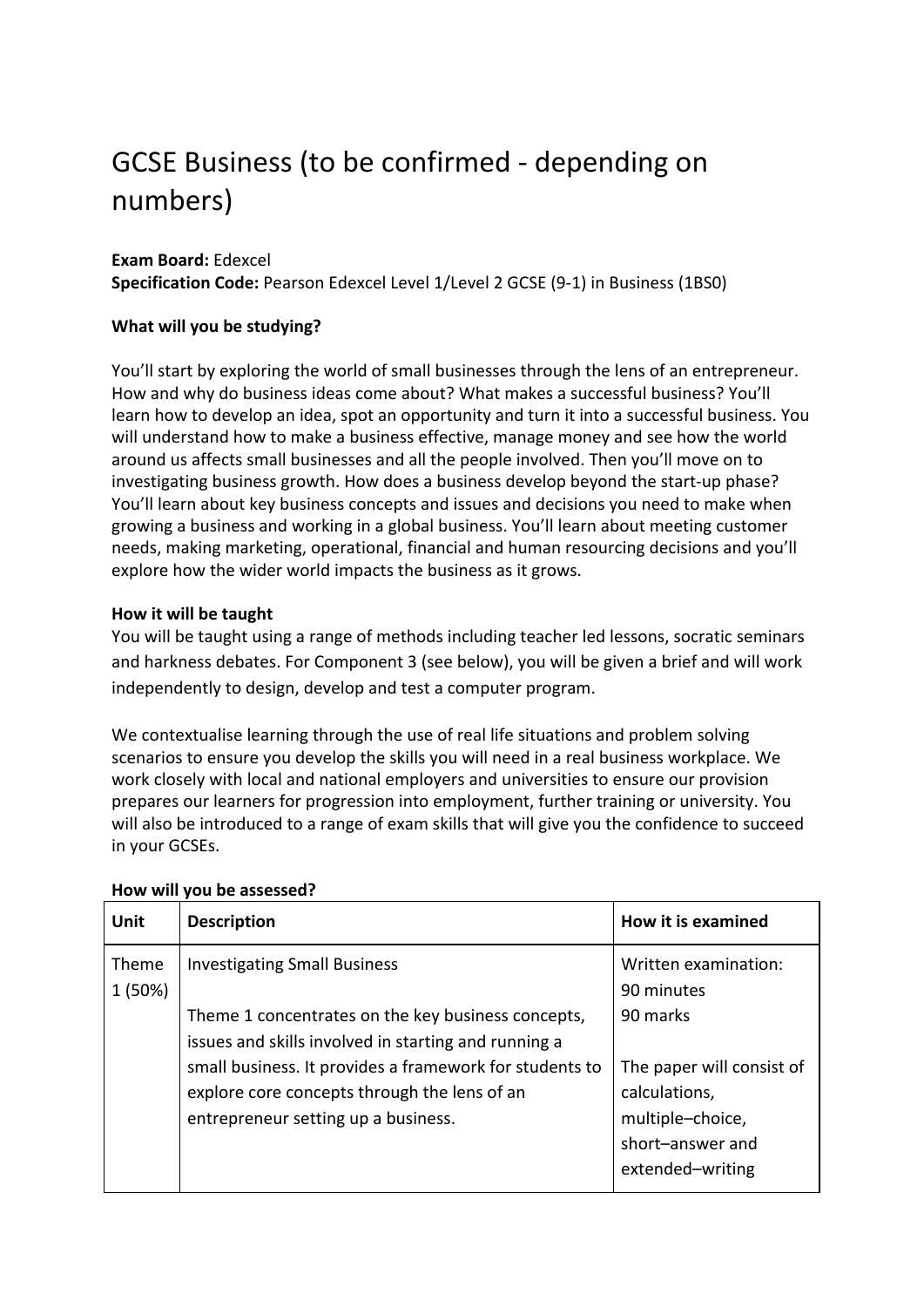|                 |                                                                                                                                                                                                                                                       | questions.                                                                                                           |
|-----------------|-------------------------------------------------------------------------------------------------------------------------------------------------------------------------------------------------------------------------------------------------------|----------------------------------------------------------------------------------------------------------------------|
| Theme<br>2(50%) | <b>Building a Business</b><br>Theme 2 examines how a business develops beyond<br>the start-up phase. It focuses on the key business                                                                                                                   | Written examination:<br>90 minutes<br>90 marks                                                                       |
|                 | concepts, issues and decisions used to grow a<br>business, with an emphasis on aspects of marketing,<br>operations, finance and human resources. It also<br>considers the impact of the wider world on the<br>decisions a business makes as it grows. | The paper will consist of<br>calculations,<br>multiple-choice,<br>short-answer and<br>extended-writing<br>questions. |

### **What do I need to know, or be able to do, before taking this course?**

It doesn't matter if you haven't studied business prior to taking this course. You might have an interest in business, and want to start your own business one day. You may have an enquiring mind and be interested in learning about the world around you, how businesses are set up, and what it is that makes someone a great entrepreneur. This course will help you to understand all this and more.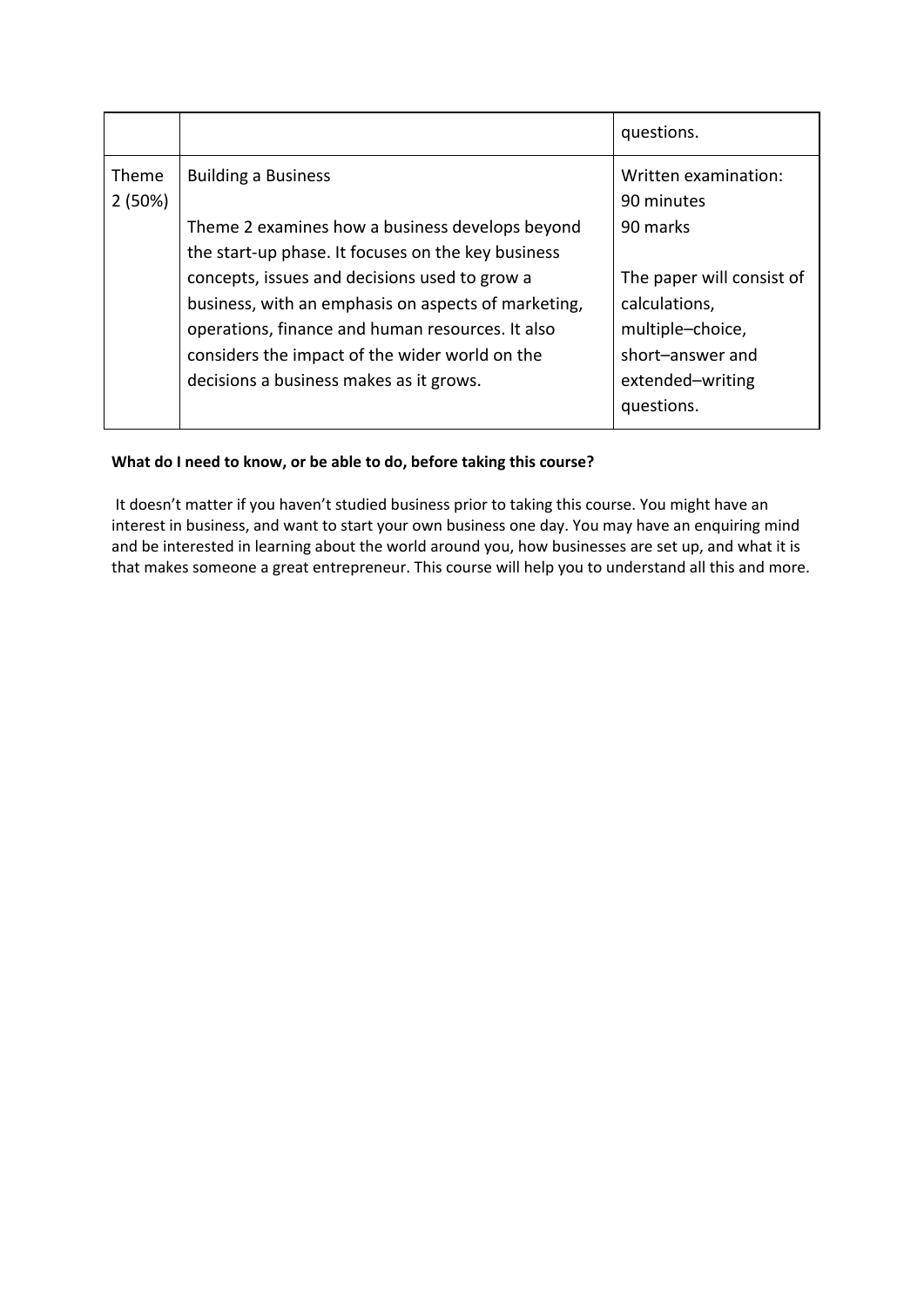# <span id="page-10-0"></span>Computer Science GCSE

### **Exam Board:** Edexcel

**Specification Code:** Pearson Edexcel Level 1/Level 2 GCSE (9-1) in Computer Science (1CP1)

### **What will you be studying?**

In this course you will

- Understand and apply the fundamental principles and concepts of computer science. You will learn how computers work at the most basic level.
- Learn how to design, write and test computer programs including simple games.
- Think creatively, innovatively, analytically, logically and critically
- Understand the components that make up digital systems, and how they communicate with one another and with other systems
- Understand how digital technology affects us and our society.
- Learn to apply mathematical skills relevant to computer science.

### **How it will be taught**

You will be taught using a range of methods including teacher led lessons, socratic seminars and harkness debates. For Component 3 (see below), you will be given a brief and will work independently to design, develop and test a computer program.

You will also be introduced to a range of exam skills that will give you the confidence to succeed in your GCSEs.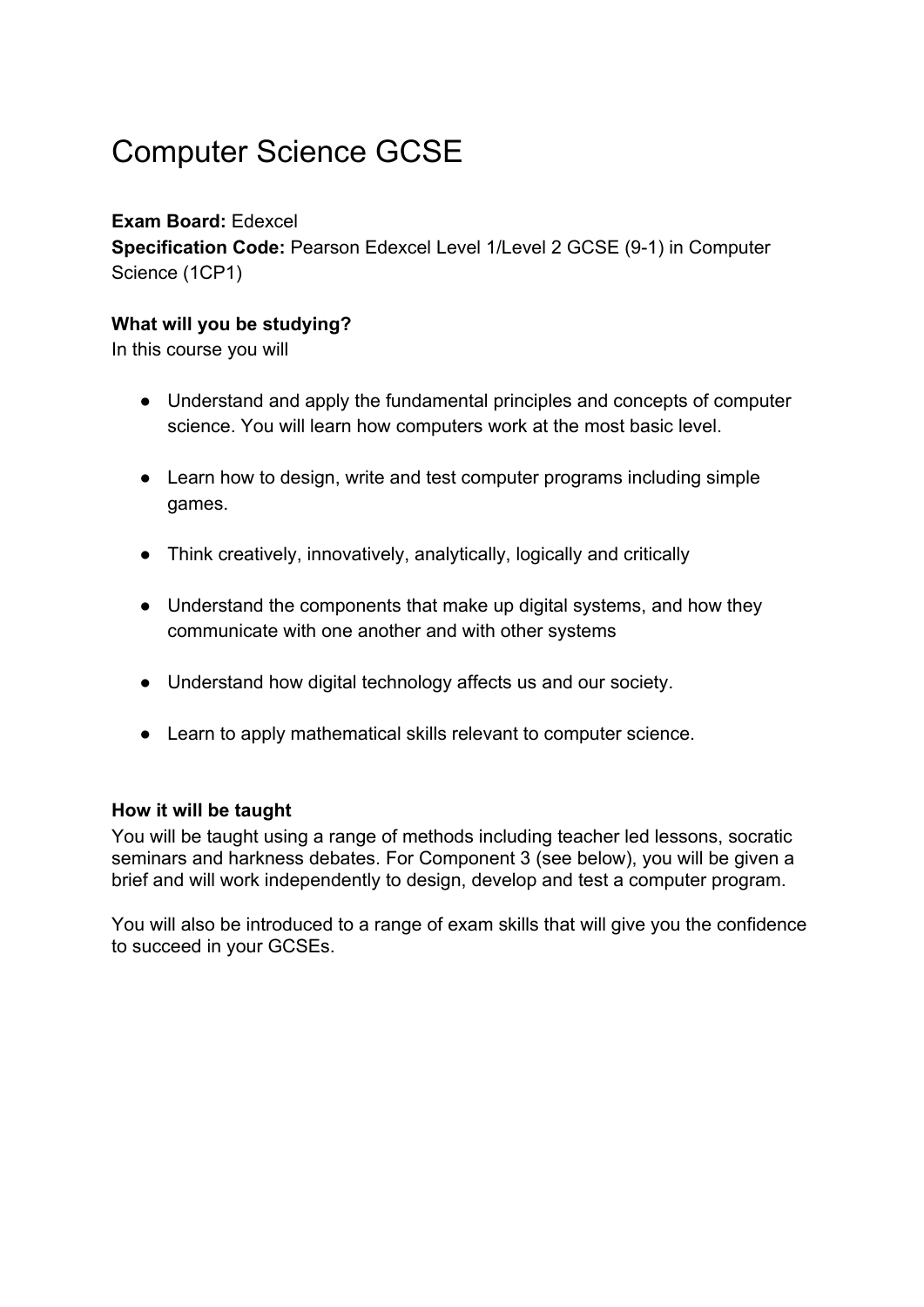### **How will you be assessed?**

| Unit                 | <b>Description</b>                              | How it is examined                                                                                                                                                                                                        |
|----------------------|-------------------------------------------------|---------------------------------------------------------------------------------------------------------------------------------------------------------------------------------------------------------------------------|
| Component 1<br>(40%) | <b>Principles of Computer</b><br>Science        | Written examination:<br>1 hour and 40 minutes<br>80 marks                                                                                                                                                                 |
|                      |                                                 | This paper consists of<br>multiple-choice, short open<br>response, open response and<br>extended<br>open response answer questions.<br>All questions are mandatory.                                                       |
| Component 2<br>(40%  | Application of<br><b>Computational Thinking</b> | Written examination:<br>2 hours<br>80 marks<br>This paper is based on a scenario.<br>It consists of short open response,<br>open response and extended<br>open-response answer questions.<br>All questions are mandatory. |
| Component 3<br>(20%) | Project                                         | Non-examined assessment:<br>20 hours 20% of the qualification<br>60 marks                                                                                                                                                 |

# **What you need to do to prepare?**

To prepare for GSCE Computer Science you will be expected to read technology texts, blogs and journals in your own time ahead of your lessons in order to be fully prepared for further study. You will also be expected to watch a range of technology programs to keep abreast of the latest developments in technology for example BBC Click. You can also get more information by reading the GCSE Computer Science specification on the Edexcel website.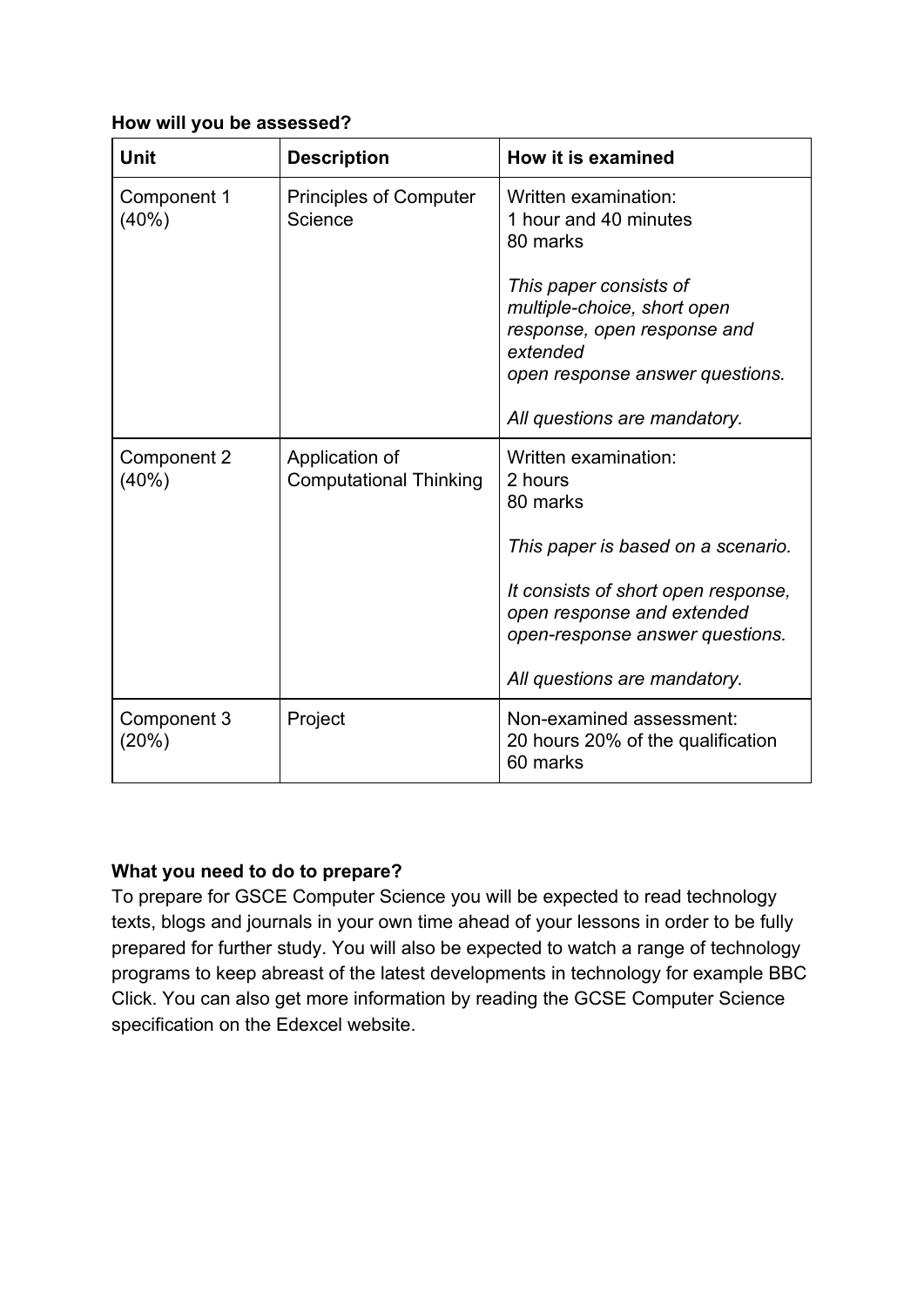# <span id="page-12-0"></span>Certificate in Digital Applications

### **Exam Board:** Edexcel

**Specification Code:** Pearson Edexcel Level 2 Certificate in Digital Applications 600/6627/1

### **What will you be studying?**

This course will engage and enthuse those with an interest in creative computing, for example digital graphics and animations, interactive multimedia products and computer games.

### **How it will be taught?**

You will be taught using a range of methods including teacher led lessons, socratic seminars and harkness debates. Most of the work in this course will be project based.

| Unit                                                             | <b>Description</b>                                                                                                                                                                                                                                                                                                                               | How it is examined                           |
|------------------------------------------------------------------|--------------------------------------------------------------------------------------------------------------------------------------------------------------------------------------------------------------------------------------------------------------------------------------------------------------------------------------------------|----------------------------------------------|
| Unit 1: Developing<br><b>Web Products</b><br>(25% of the course) | Students will be given the<br>knowledge and skills they need to<br>produce attention grabbing web<br>products using web authoring<br>software, multimedia assets and<br>navigation features.<br>They will demonstrate the ability to<br>design, build and test a web<br>product in a practical<br>computer-based examination in<br>May/June 2018 | Practical<br>computer-based<br>examination   |
| Unit 2: Creative<br>Multimedia (75% of<br>the course)            | Students will be given the skills to<br>use the tools and techniques<br>provided by multimedia authoring<br>software to design and create<br>effective multimedia products for<br>specified purposes and audiences.<br>They will investigate a range of<br>existing multimedia products to<br>find out how different components                  | Internally assessed<br>externally moderated. |

### **How will you be assessed?**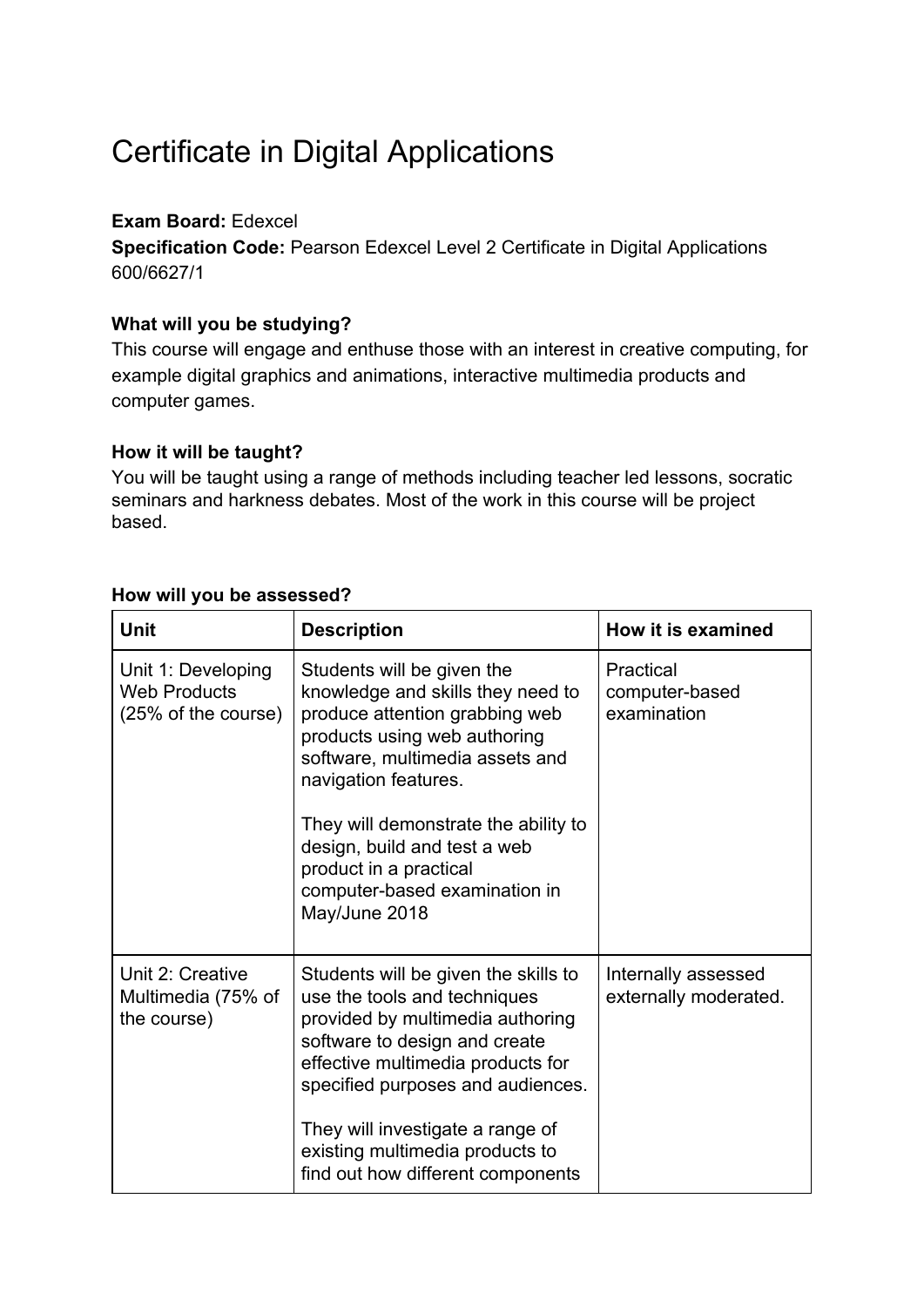| are used to convey a particular<br>message. They will discover that<br>they like some of these products<br>more than others and will need to<br>consider why this is the case.                                                                                                                                                                 |  |
|------------------------------------------------------------------------------------------------------------------------------------------------------------------------------------------------------------------------------------------------------------------------------------------------------------------------------------------------|--|
| Once they have a good<br>understanding of the possibilities<br>offered by multimedia, they will<br>learn how to design multimedia<br>products of their own. This will<br>involve detailed designs setting<br>out exactly how they want each<br>screen to look, the components<br>they need and how the<br>user will interact with the product. |  |
| They will demonstrate their ability<br>to plan, design, build and test<br>interactive multimedia products<br>through their work on a major<br>project set by Edexcel. This will<br>include the development of an<br>e-portfolio that exhibits their<br>achievements and is in itself an<br>effective multimedia product.                       |  |

Complete the html/css course on [www.codeacademy.com.](http://www.codeacademy.com/) Read technology blogs and columns in newspapers. Watch a range of technology programs on TV like BBC Click and the Gadget Show.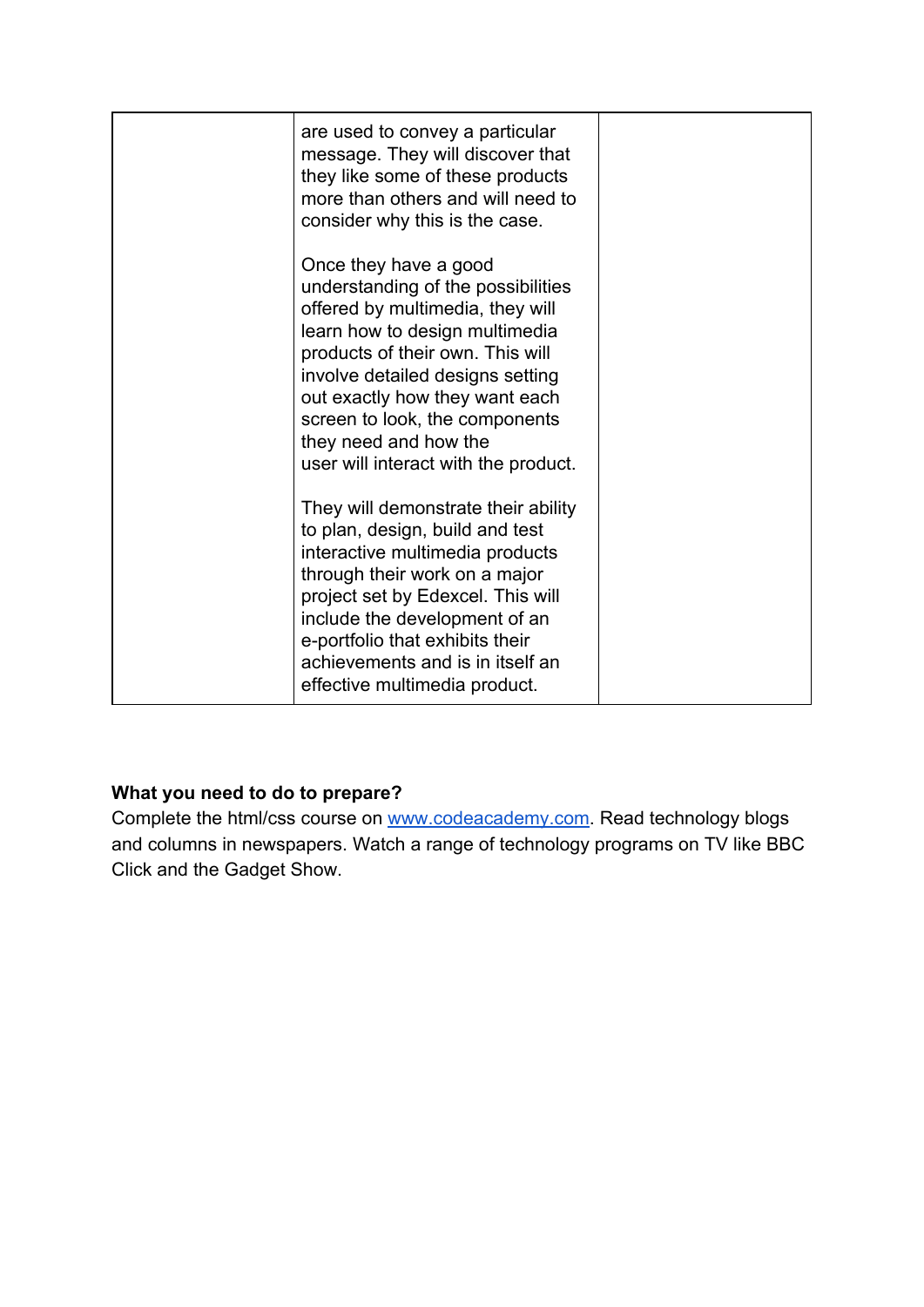# <span id="page-14-0"></span>Drama GCSE

### **Exam Board:** WJEC

**Specification Code:** WJEC Eduqas GCSE (9-1) in Drama. Accredited by OFQUAL

### **What will you be studying?**

During this course you will become fully empowered to use Drama as a sophisticated art form to explore the worlds you live in: your personal world; your family world; your community world; your London world; your Britain world; the world where your family is from; the global world we see in the media. In doing so you will also learn a great deal about Drama and Theatre, past and present and develop your appreciation performance as an art form.

### **How it will be taught?**

All lessons are practical just as they have been at Key Stage 3. The emphasis is on working in a committed ensemble of passionate students who wish to work imaginatively and creatively when developing and communicating ideas.

### **How will you be assessed?**

There are three units to the course (see below). The performance units are either assessed through your drama teacher and sent off for external moderation, or an external examiner visits, watches and assesses the performance. The written exam happens in school.

| <b>Unit</b>                                     | <b>Description</b>                                                                                                                                                                                                             | How it is examined                                                                                                           |
|-------------------------------------------------|--------------------------------------------------------------------------------------------------------------------------------------------------------------------------------------------------------------------------------|------------------------------------------------------------------------------------------------------------------------------|
| Unit 1 (40%):<br>A devised piece of<br>theatre. | Much like your work in<br>KS3, you will explore a<br>chosen theme and work<br>in groups to create a<br>piece of devised theatre.<br>You will also create a<br>portfolio of images, ideas<br>and reflections on the<br>process. | The piece is assessed by<br>the teacher and a videoed<br>copy is sent to the exam<br>board, together with your<br>portfolio. |
| Unit 2 (20%):<br>A scripted performance         | This scripted performance<br>is based on a play text<br>you will study throughout<br>the unit.                                                                                                                                 | Once your group is ready,<br>you will perform and be<br>assessed by an external<br>examiner.                                 |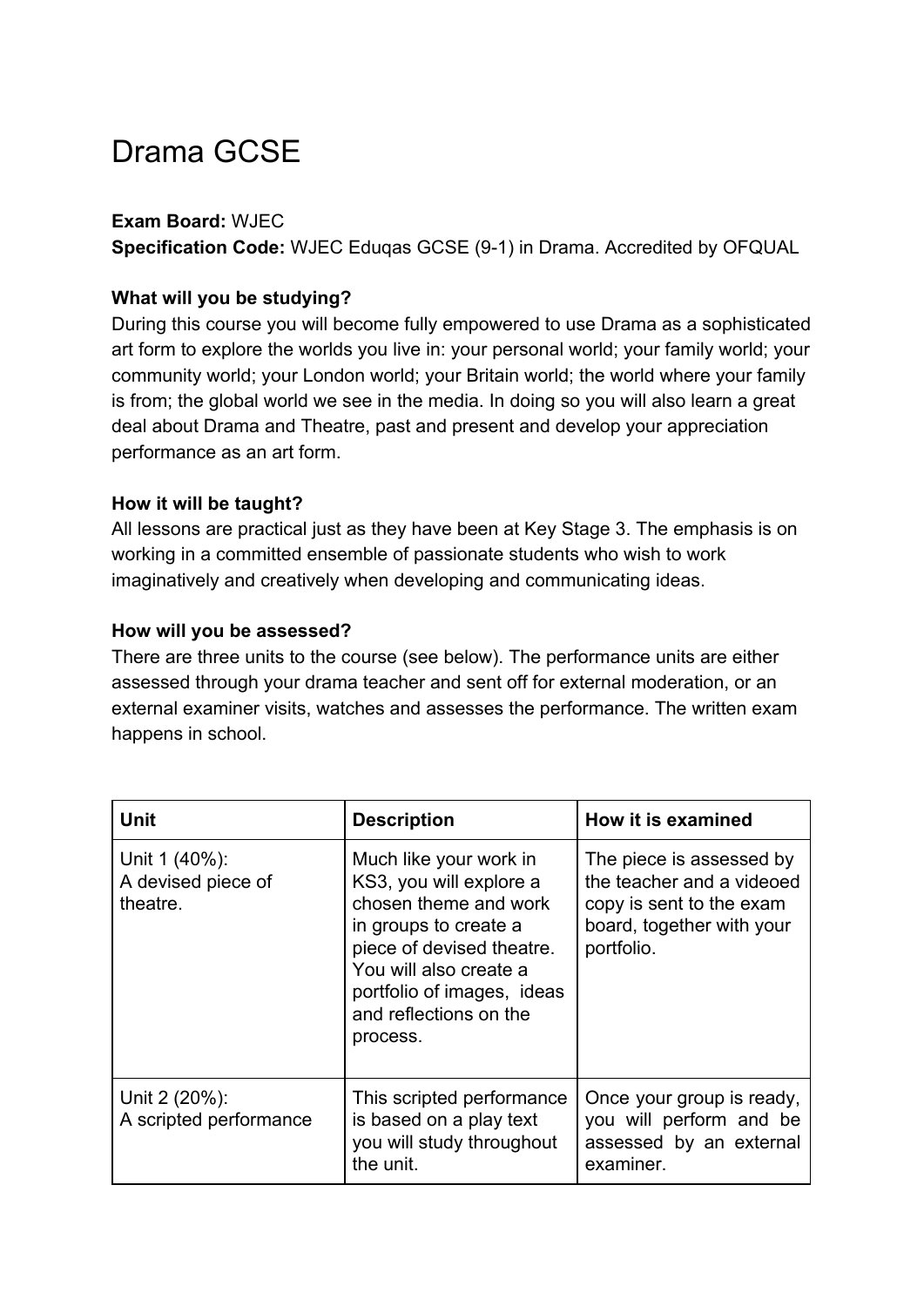| Unit 3 (40%):<br>An exam response to the<br>practical study of a play<br>and a live theatre review. | Just like how you worked<br>with a text in KS3, you will<br>practically explore a play<br>text and use drama to<br>develop your<br>understanding of the<br>intentions, themes and<br>social concepts within the<br>play and respond in an<br>exam. Watching live<br>theatre productions is<br>also a big part of the<br>course and in this unit you<br>will be watching and<br>reviewing many pieces of<br>live theatre. | Once you are ready, you<br>will be writing about the<br>play you explored in<br>lessons and the the<br>theatre performance you<br>went to see in an exam. |
|-----------------------------------------------------------------------------------------------------|--------------------------------------------------------------------------------------------------------------------------------------------------------------------------------------------------------------------------------------------------------------------------------------------------------------------------------------------------------------------------------------------------------------------------|-----------------------------------------------------------------------------------------------------------------------------------------------------------|

Read this checklist and ask yourself whether GCSE Drama is a journey you would like to go on over the next two years

Are you a student who:

- has really enjoyed their drama so far;
- has shown themselves to be committed and hardworking;
- has energy;
- enjoys working with a range of different people;
- enjoys being creative on their own and with other people;
- is prepared to take risks;
- is kind, generous and sensitive there is no place for misbehaviour;
- is prepared to work hard on their coursework;
- expects to face problems and be able to overcome them;
- is flexible and adaptable
- $\bullet$  attends regularly  $-$  it is a group subject;
- wishes to build confidence;
- wishes to develop resilience/grit;
- is willing to give up time after school when necessary;
- would like opportunities to see live theatre in school/London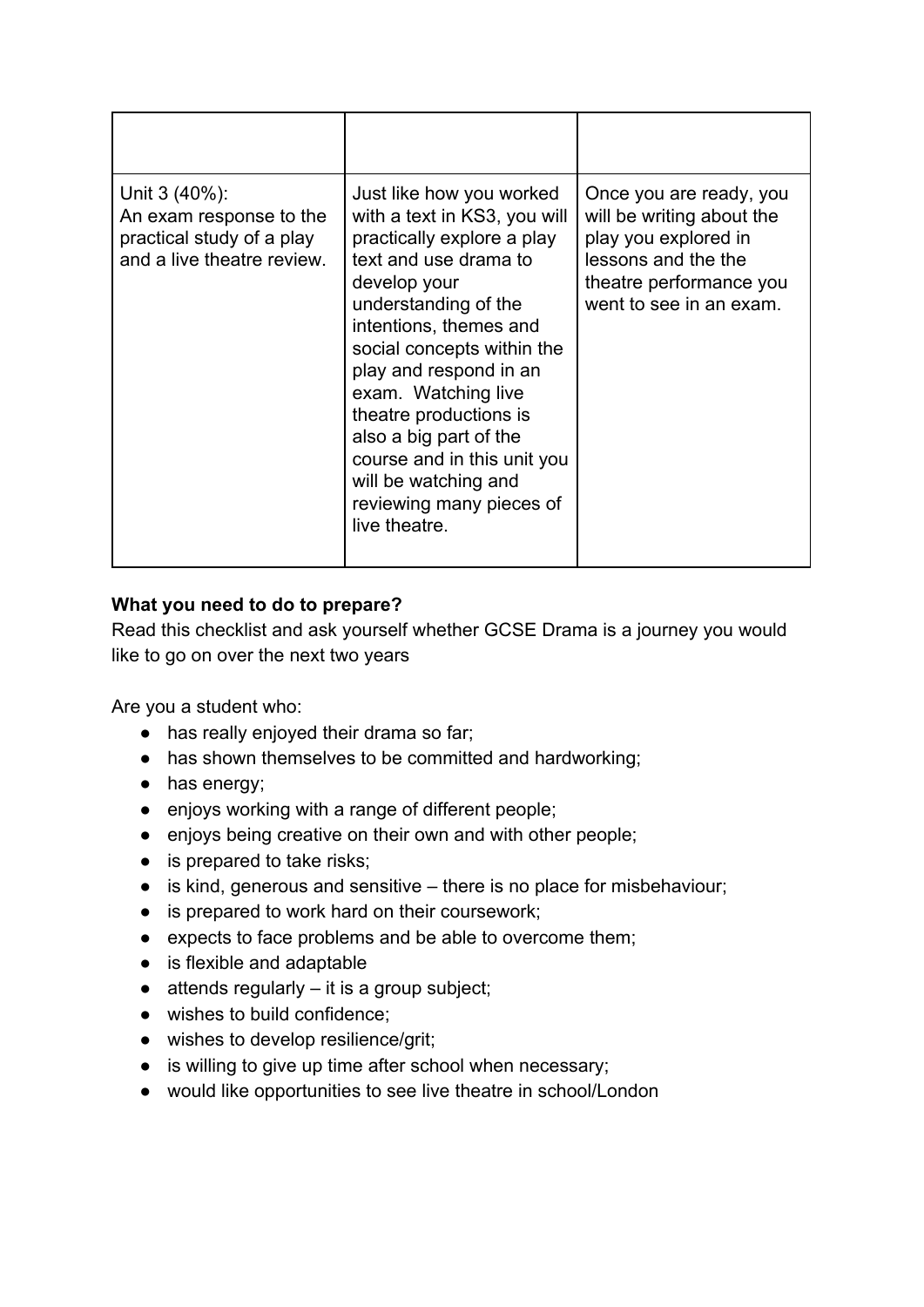# <span id="page-16-0"></span>RSL - Creative & Performing Arts: Acting

# **Exam Board:** RSL

**Specification Code:** Level 2 Certificate & Performing Arts: Acting *(This qualification is offered for those students not studying Spanish)*

### **What will you be studying?**

This qualification is designed for learners who may be interested in the performance industry. The focus of the qualification is on the learner's ability and desire to perform. This qualification aims to:

- focus on an applied study of the performance skills industry
- offer breadth and depth of study
- incorporate a significant core of knowledge and theoretical content with broad-ranging applicability
- provide opportunities to acquire a number of practical and technical skills.

The objectives of this qualification are to help learners to acquire and develop fundamental practical skills and focus on performance ability by developing critical awareness.

### **How it will be taught?**

All lessons are practical just as they have been at Key Stage 3. The emphasis is on working in a committed ensemble of passionate students who wish to work imaginatively and creatively when developing and communicating ideas.

### **How will you be assessed?**

You are assessed by your teacher during the course and at the end of each unit (see below) you will create a portfolio of evidence. This is then assessed and graded by your teacher and moderated externally.

| <b>Unit</b>                     | <b>Description</b>                                                                                                                                                                                   | How it is examined         |
|---------------------------------|------------------------------------------------------------------------------------------------------------------------------------------------------------------------------------------------------|----------------------------|
| Unit 1: Scripted<br>Performance | This unit develops the<br>understanding and<br>effectiveness of preparing<br>for, taking part in and<br>evaluating a performance<br>text, taking into<br>consideration the needs<br>of the audience. | <b>Externally assessed</b> |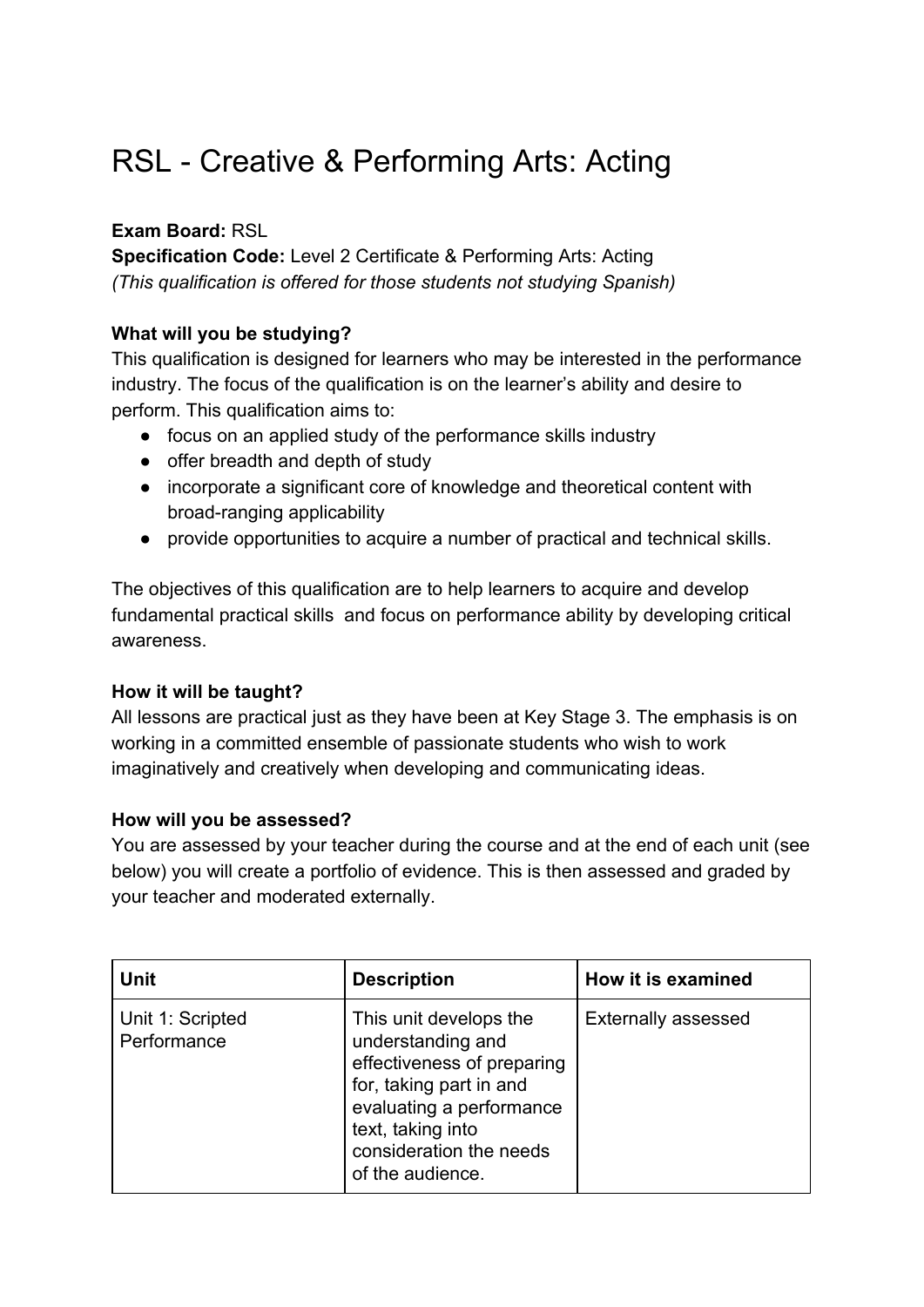| for acting and explore the<br>benefits and practicalities<br>of skills development.<br>Learners will understand<br>the importance of<br>rehearsals in the<br>development of their<br>skills. |  |
|----------------------------------------------------------------------------------------------------------------------------------------------------------------------------------------------|--|
|----------------------------------------------------------------------------------------------------------------------------------------------------------------------------------------------|--|

Read this checklist and ask yourself whether Drama is a journey you would like to go on over the next two years

Are you a student who:

- has really enjoyed their KS3 drama;
- has shown themselves to be committed and hardworking;
- has energy;
- enjoys working with a range of different people;
- enjoys being creative on their own and with other people;
- is prepared to take risks;
- is kind, generous and sensitive there is no place for unprofessionalism;
- is prepared to work hard on their coursework;
- expects to face problems and be able to overcome them;
- is flexible and adaptable;
- $\bullet$  attends regularly  $-$  it is a group subject
- wishes to build confidence;
- wishes to develop resilience/grit;
- is willing to give up time after school when necessary;
- would like opportunities to see live theatre in school/London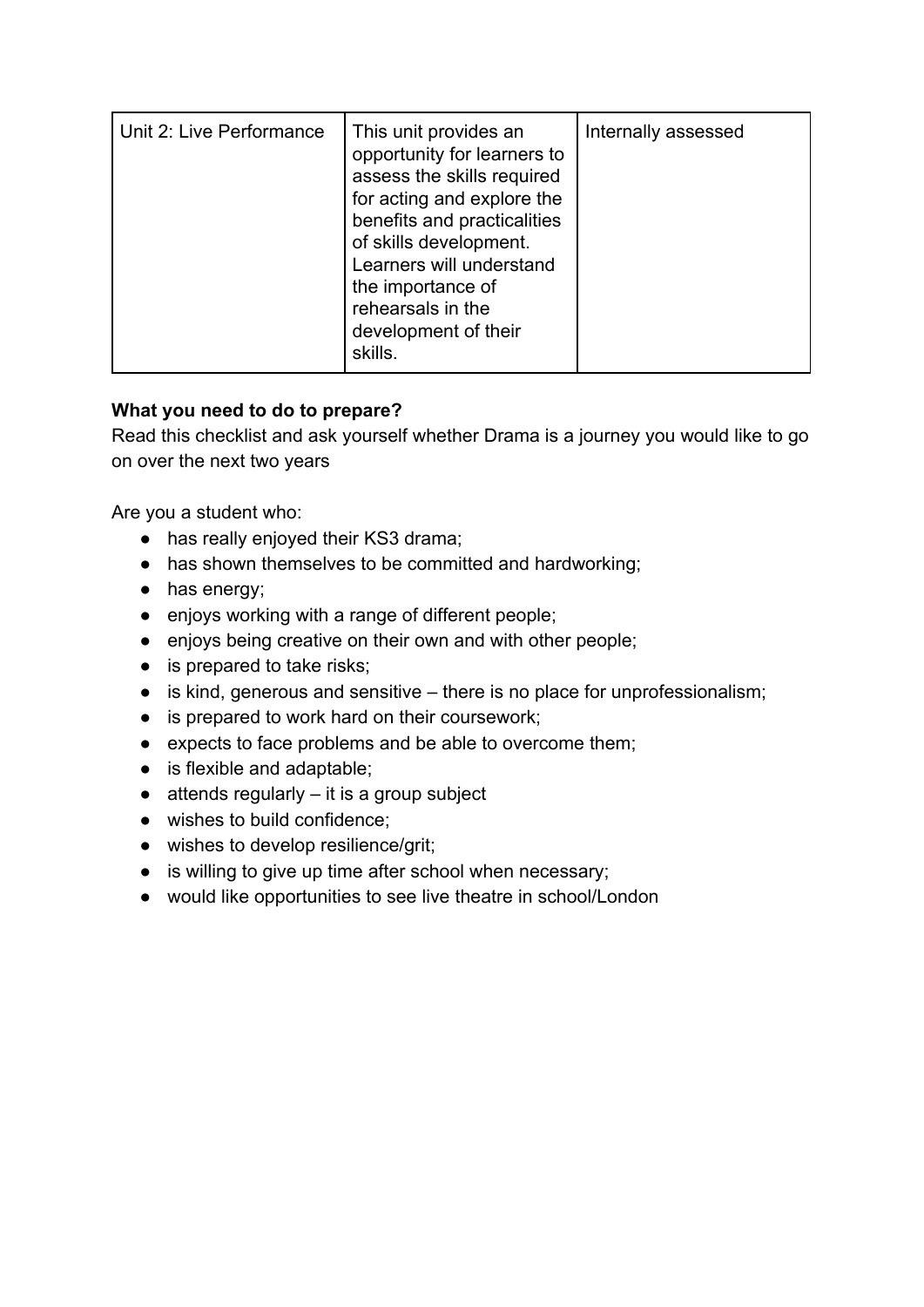# <span id="page-18-0"></span>English Language

**Exam Board:** AQA **Specification Code:** 8700

### **What will you be studying?**

Students will learn to read fluently and write effectively. You should be able to demonstrate a confident control of Standard English and be able to write grammatically correct sentences, deploy figurative language and analyse a range of texts. You will explore the nuances of controlled creative writing based on various stimuli.

The source for the reading questions will be a literature fiction text. It will be drawn from either the 20th or 21st century. Its genre will be prose fiction. It will include extracts from novels and short stories and focus on openings, endings, narrative perspectives and points of view, narrative or descriptive passages, character, atmospheric descriptions and other appropriate narrative and descriptive approaches.

### **How it will be taught?**

Lessons will be taught in an immersive, exploratory style with in-depth analysis of texts and ongoing practice in the crafting of critical responses. You will also learn reciprocal reading strategies designed to encourage confidence with unseen texts at age appropriate reading ages. Students will develop independent learning skills alongside collaborative working and discussion based learning.

### **How will you be assessed?**

Ongoing teacher assessment will take place at regular intervals, via practice papers and tasks, culminating in two exams at the end of the two-year course.

| <b>Unit</b>                                                 | <b>Description</b>                                                                                                           | How it is examined                                            |
|-------------------------------------------------------------|------------------------------------------------------------------------------------------------------------------------------|---------------------------------------------------------------|
| Paper 1: Explorations in<br>creative Reading and<br>Writing | <b>Section A: Reading</b><br>One literature fiction text<br><b>Section B: Writing</b><br>Descriptive or narrative<br>writing | Written exam: 1 hour<br>45 minutes<br>80 marks<br>50% of GCSE |
| Paper 2: Writers'<br><b>Viewpoints and</b>                  | <b>Section A: Reading</b><br>One non-fiction text and                                                                        |                                                               |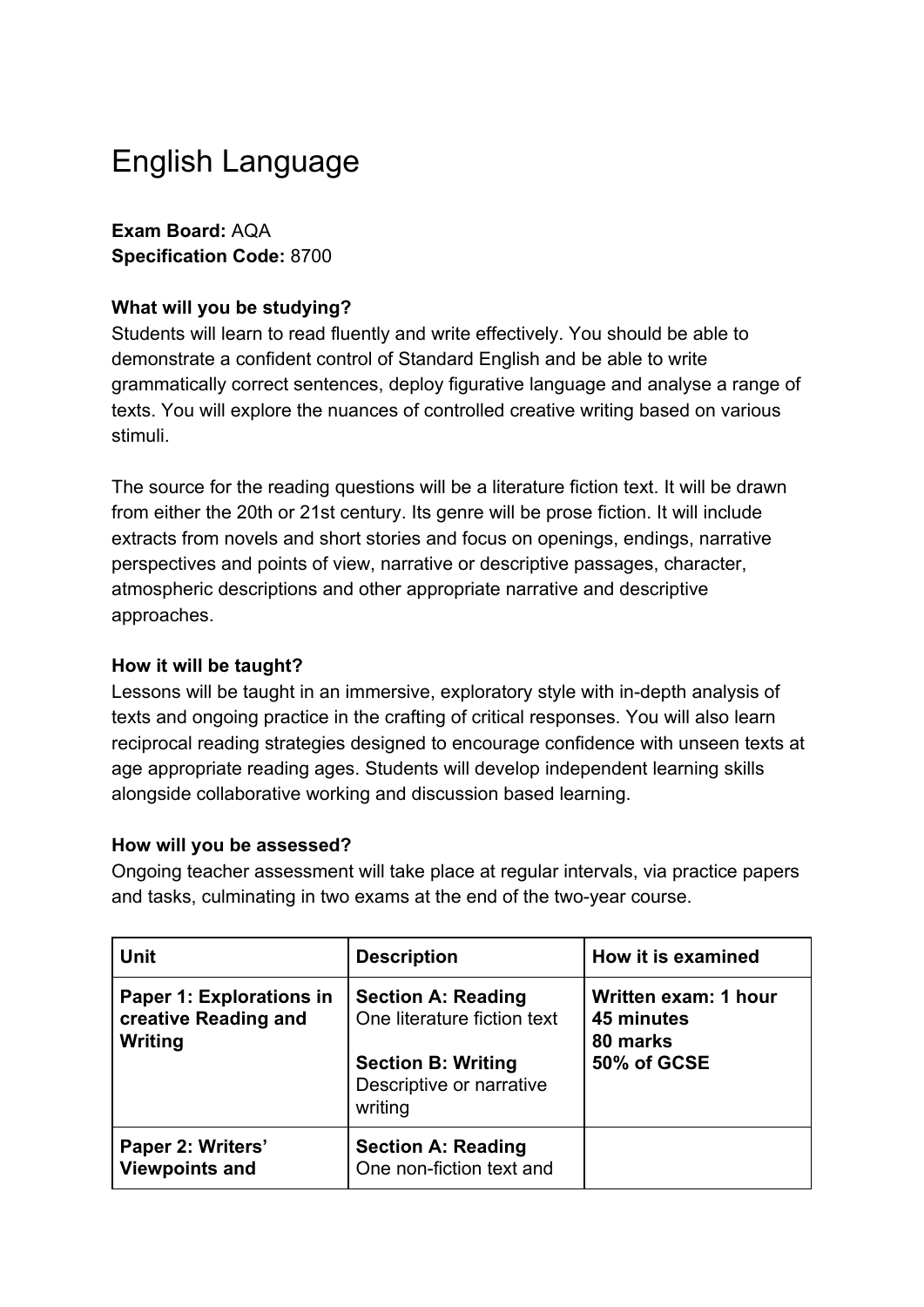| <b>Perspectives</b> | one literary non-fiction text                                  |  |
|---------------------|----------------------------------------------------------------|--|
|                     | <b>Section B: Writing</b><br>Writing to present a<br>viewpoint |  |
|                     |                                                                |  |

- Practice papers will be provided by the school and explored during lessons.
- Consistent reading of a range of text types is essential to develop the confidence necessary to access the GCSE at a high level.
- Reading a good quality newspaper will help improve fluency.
- Students can also use revision resources available on the S21 English website to practice their inference and analysis skills.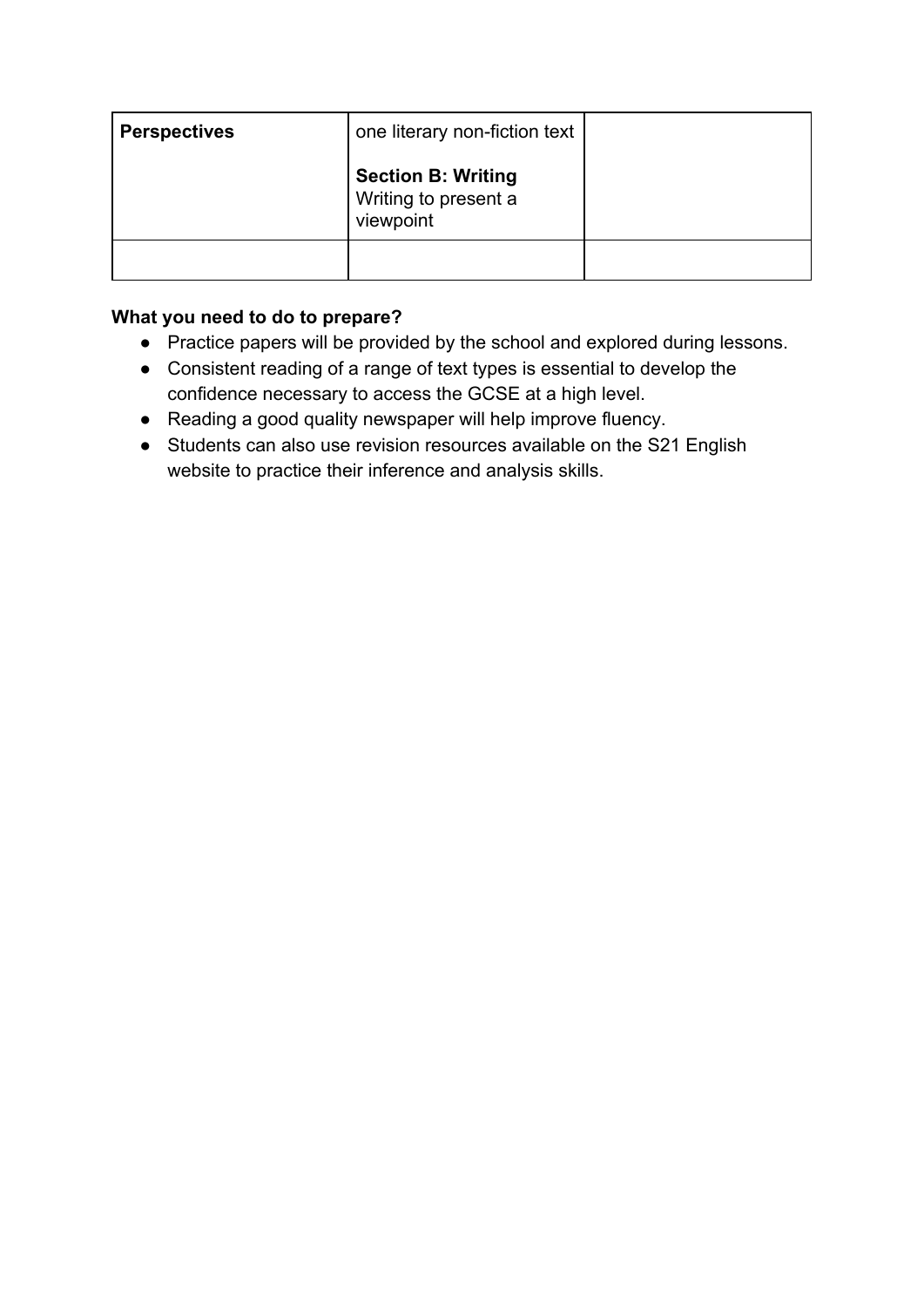# <span id="page-20-0"></span>English Literature

**Exam Board:** AQA **Specification Code:** 8702

### **What will you be studying?**

You will read a challenging and exciting range of literature including novels, drama, and poetry spanning a range of historic periods. You will study a selection of poems linked by theme, a modern novel or play, a play by Shakespeare and a classic 19th century novel.

### **How it will be taught?**

Lessons will be taught in an immersive, exploratory style with in-depth analysis of texts and ongoing practice in the crafting of critical responses. You will also learn reciprocal reading strategies designed to encourage confidence with unfamiliar texts. Students will develop independent learning skills alongside collaborative working and discussion based learning. You may also produce creative outcomes linked to themes raised by the literature studied.

### **How will you be assessed?**

Ongoing teacher assessment will take place at regular intervals, via practice papers and regular essays, culminating in two exams at the end of the two-year course.

| <b>Unit</b>                                                  | <b>Description</b>                                                                                                                                                                                                                 | How it is examined                                            |
|--------------------------------------------------------------|------------------------------------------------------------------------------------------------------------------------------------------------------------------------------------------------------------------------------------|---------------------------------------------------------------|
| Paper 1: Shakespeare<br>and the 19th Century<br><b>Novel</b> | <b>Section A Shakespeare:</b><br>students will answer one<br>question on their play of<br>choice. They will be<br>required to write in detail<br>about an extract from the<br>play and then to write<br>about the play as a whole. | Written exam: 1 hour<br>45 minutes<br>64 marks<br>40% of GCSE |
|                                                              | <b>Section B The</b><br>19th-century novel:<br>students will answer one<br>question on their novel of<br>choice. They will be<br>required to write in detail                                                                       |                                                               |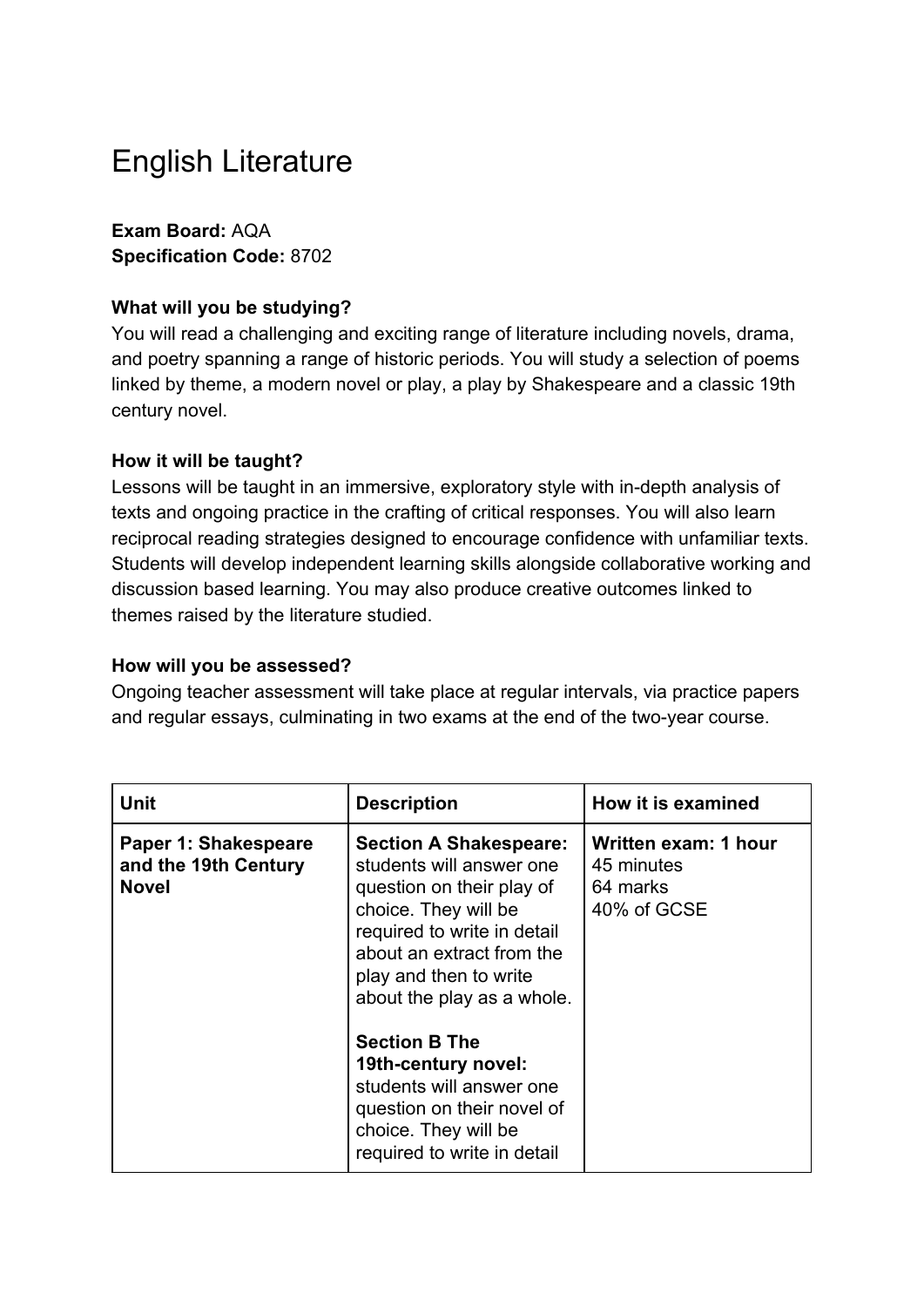|                                            | about an extract from the<br>novel and then to write<br>about the novel as a<br>whole.                                                                                                  |                                                               |
|--------------------------------------------|-----------------------------------------------------------------------------------------------------------------------------------------------------------------------------------------|---------------------------------------------------------------|
| <b>Paper 2: Modern Texts</b><br>and Poetry | <b>Section A Modern texts:</b><br>students will answer one<br>essay question from a<br>choice of two on their<br>studied modern prose or<br>drama text.                                 | Written exam: 2 hour<br>15 minutes<br>96 marks<br>60% of GCSE |
|                                            | <b>Section B Poetry:</b><br>students will answer one<br>comparative question on<br>one named poem printed<br>on the paper and one<br>other poem from their<br>chosen anthology cluster. |                                                               |
|                                            | <b>Section C Unseen</b><br>poetry: Students will<br>answer one question on<br>one unseen poem and<br>one question comparing<br>this poem with a second<br>unseen poem.                  |                                                               |

- Practice papers will be provided by the school and explored during lessons.
- A range of revision guides are available in most good bookshops and free resources can be found online, at BBC Bitesize and Spark Notes.
- Students are expected to read and analyse set texts independently and revise their notes in detail ahead of assessment. Students should keep detailed notes and create revision resources for their own benefit.
- Consistent reading of a range of text types is essential to develop the confidence necessary to access the GCSE at a high level.
- Students can also use revision resources available on the S21 English website to practice their inference and analysis skills.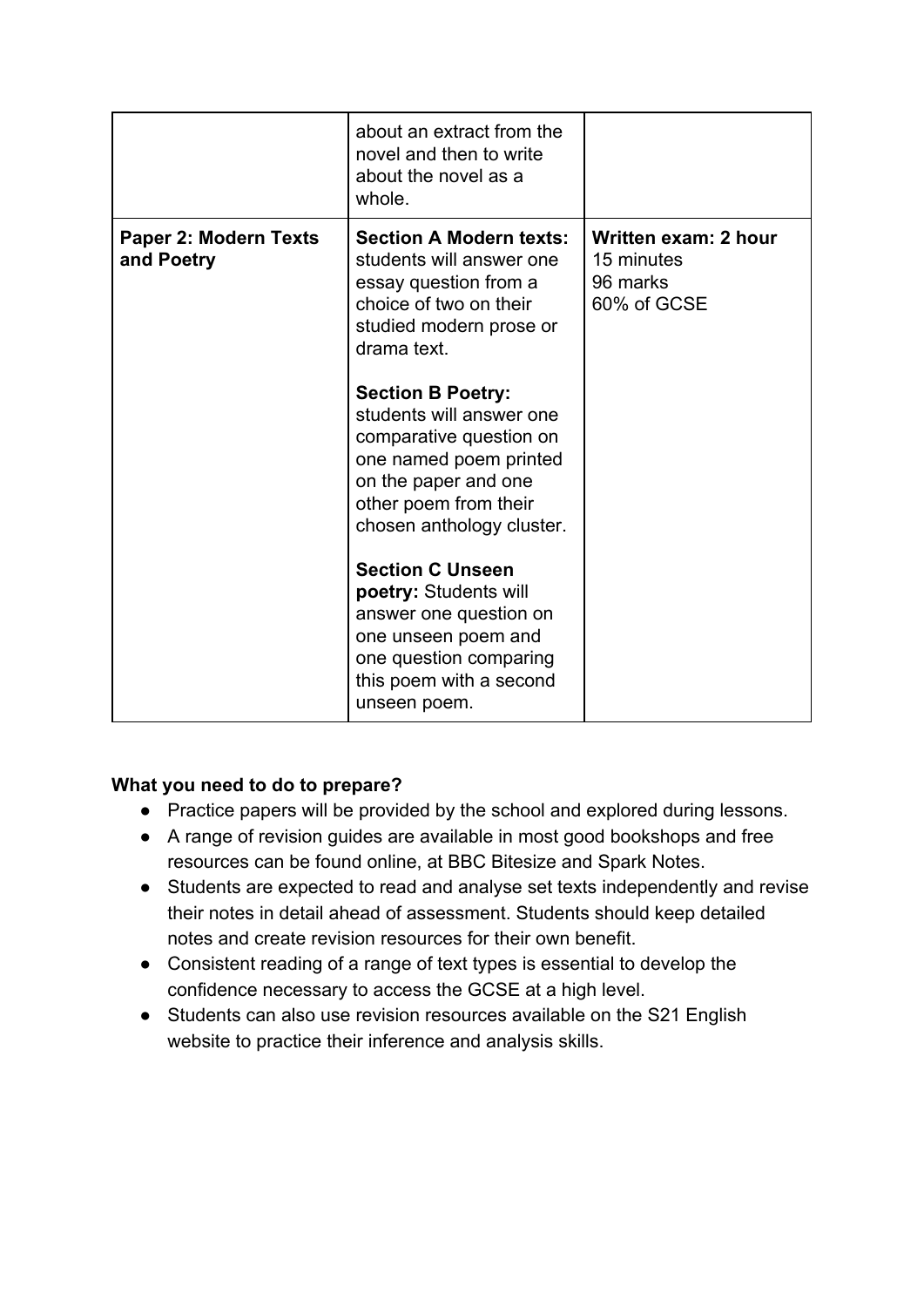# <span id="page-22-0"></span>**History**

### **Exam Board:** EDEXCEL

**Specification Code:** Pearson Edexcel Level 1/Level 2 GCSE (1-9) in History (1H10)

### **What will you be studying?**

This course encompasses a huge range of world history. For our 'thematic study' we will explore the history of crime and punishment. We will start way back in 1066 and go all the way to the present day taking in witches, highway bandits, Jack the Ripper, the Great Train Robbery and modern cyber crime. This unit will also involve investigating a 'local historic environment' - we will be looking at crime in Whitechapel. As part of the course we will also look in depth at a period of British history. We will be focusing on Elizabeth I's reign over England and how it shaped our society. We will also explore a period of international history and so we will be looking at the Cold War and how it has affected the modern world. Finally, we will do a modern historical study in depth through looking at Hitler's rise to power in Germany, the build up to WWII and life in Nazi Germany.

### **How it will be taught?**

You will be taught in an immersive university style and exciting projects will continue. You will be in a class with two teachers and have a range of independent study time, lectures, seminars and 1:1 sessions. You will be expected to come to all lessons prepared and ready to learn.

### **How will you be assessed?**

You will sit three exams which cover all of the content at the end of the two year course.

| <b>Unit</b>                                                                | <b>Description</b>                                                                                                            | How it is examined                                                                                  |
|----------------------------------------------------------------------------|-------------------------------------------------------------------------------------------------------------------------------|-----------------------------------------------------------------------------------------------------|
| PAPER 1: Thematic<br><b>Study and Historic</b><br><b>Environment Study</b> | This is the thematic study<br>(crime and punishment<br>through time) and the<br>historical environment<br>study (Whitechapel) | 1 EXAM<br>1hr 15min<br>52 marks (including<br>Spelling Punctuation and<br>Grammar)<br>30% of course |
| PAPER 2: Period Study +<br><b>British Depth Study</b>                      | This paper involved the<br>Cold War and Elizabeth I                                                                           | 1 EXAM<br>1hr 45min<br>64 marks<br>40% of course                                                    |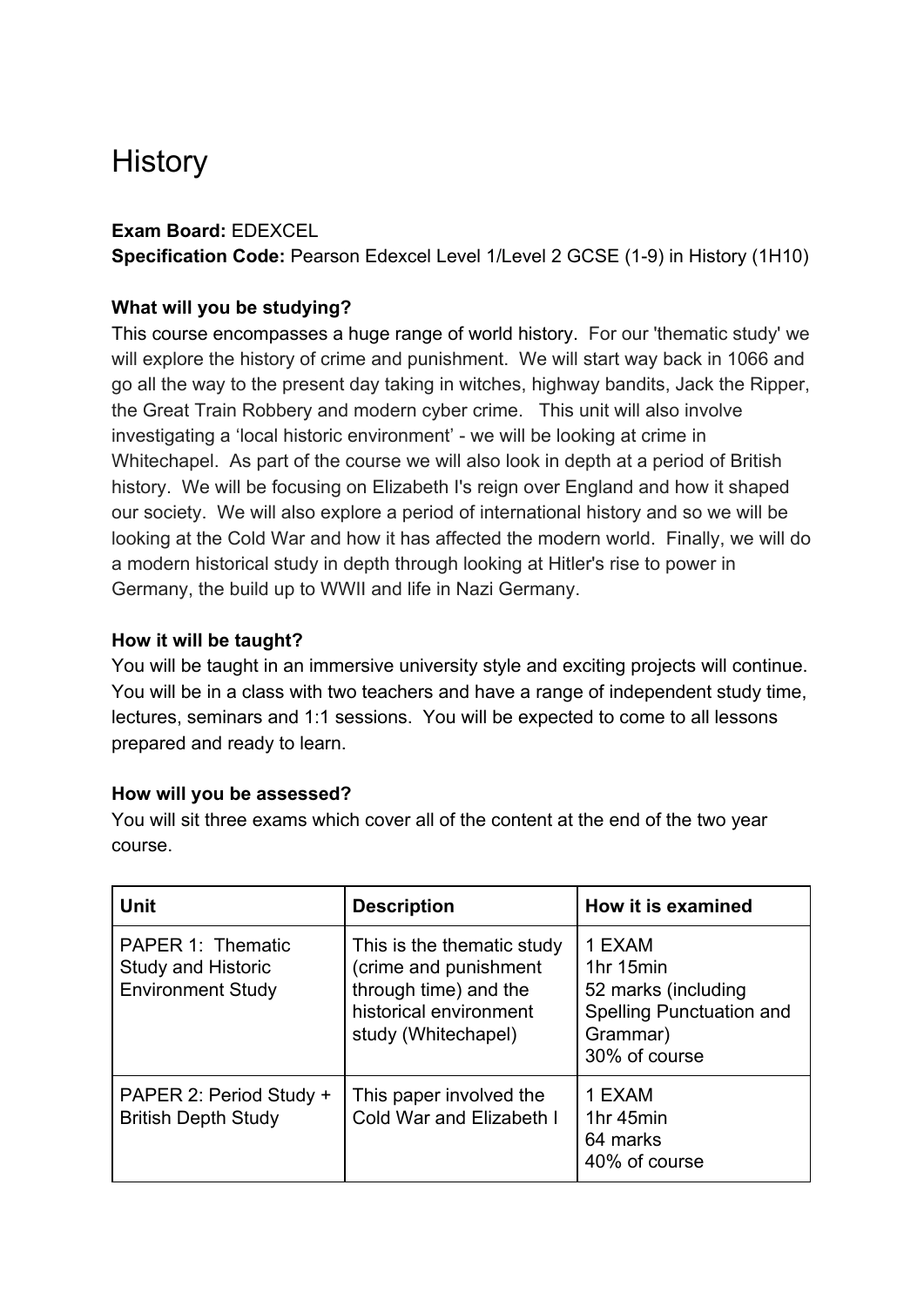| PAPER 3: Modern World<br>Depth Study | The Weimar Republic and   1 EXAM<br>the Rise of Hitler | 1hr 20min<br>52 marks (including<br>  SPaG)<br>30% of course |
|--------------------------------------|--------------------------------------------------------|--------------------------------------------------------------|
|--------------------------------------|--------------------------------------------------------|--------------------------------------------------------------|

- We will provide you with all of the course material before the summer break you should read and work through the workbook over the summer holiday.
- We will post lots of up-to-date info on the Google Classroom page. Make sure you have joined the class and keep checking your emails for information.
- BBC History Bitesize is a fantastic resource for extra info, videos and revision - you should check it fairly regularly. <http://www.bbc.co.uk/schools/gcsebitesize/history/mwh/>
- Anything extra you do will help! Take trips to museums. Watch documentaries. Read historical fiction. Read history magazines. The more contextual understanding that you have, the better you will do! (For recommendations check Google Classroom).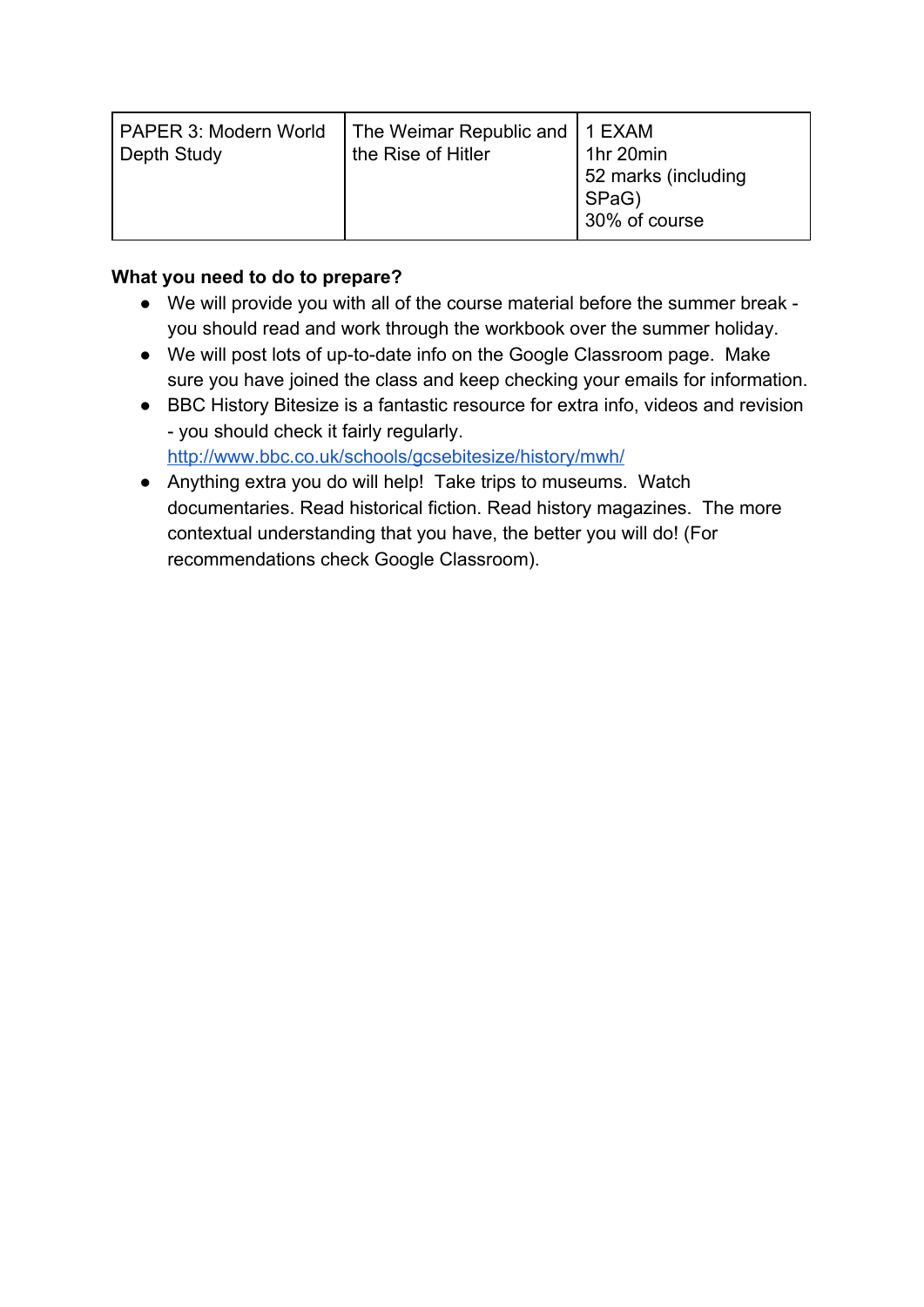# <span id="page-24-0"></span>**Maths**

### **Exam Board:** EDEXCEL **Specification Code:** Edexcel 1MA1

### **What will you be studying?**

Maths from 2015 onwards is centred around four key areas; reasoning, application, problem solving and fluency. You will be applying each of these strands to a range of contexts across number, ratio and proportion, algebra, shape and statistics.The 2017 GCSE is more demanding due to the large volume of subject content that needs to be taught and the types of questions that students will be asked about that content have increased in difficulty. Below the changes have been outlined for you.



# **Understanding the changes to foundation tier**

fit's worth noting that there's a ±3% tolerance for each domain area.)

### **Changes to content at Foundation Tier**

The biggest change to content is at Foundation tier. There are new topics added to the Foundation tier for 2015, which in 2010 were assessed at Higher tier only. The list opposite is not exhaustive but includes all the major changes. Full, annotated tables for this and the following lists can be found on the GCSE Maths supp



### Topics new to Foundation tier (previously Higher tier only in 2010) . Index laws: zero and negative powers (numeric and algebraic) · Standard form • Compound interest and reverse percentages · Direct and indirect proportion (numeric and algebraic) · Expand the product of two linear expressions • Factorise quadratic expressions in the form  $x^2 + bx + c$ · Solve linear/linear simultaneous equations · Solve quadratic equations by factorisation

- · Plot cubic and reciprocal graphs, recognise quadratic and cubic graphs
- · Trigonometric ratios in 2D right-angled triangles
- · Fractional scale enlargements in transformations
- . Lengths of arcs and areas of sectors of circles
- · Mensuration problems
- · Vectors (except geometric problems/proofs)
- Density
- Tree diagrams

For both tiers, there will be new knowledge, skills and understanding that your students will be assessed on in the new GCSE Mathematics (9-1).

### Topics new to both tiers

- . Use inequality notation to specify simple error intervals
- · Identify and interpret roots, intercepts, turning points of quadratic functions graphically; deduce roots algebraically
- · Fibonacci type sequences, quadratic sequences, geometric progressions · Relate ratios to linear functions
- . Interpret the gradient of a straight line graph as a rate of change
- Know the exact values of sin  $\theta$  and cos  $\theta$  for  $\theta = 0^{\circ}$ , 30°, 45°, 60° and 90°; know the exact value of tan  $\theta$  for  $\theta = 0^{\circ}$ , 30°, 45° and 60'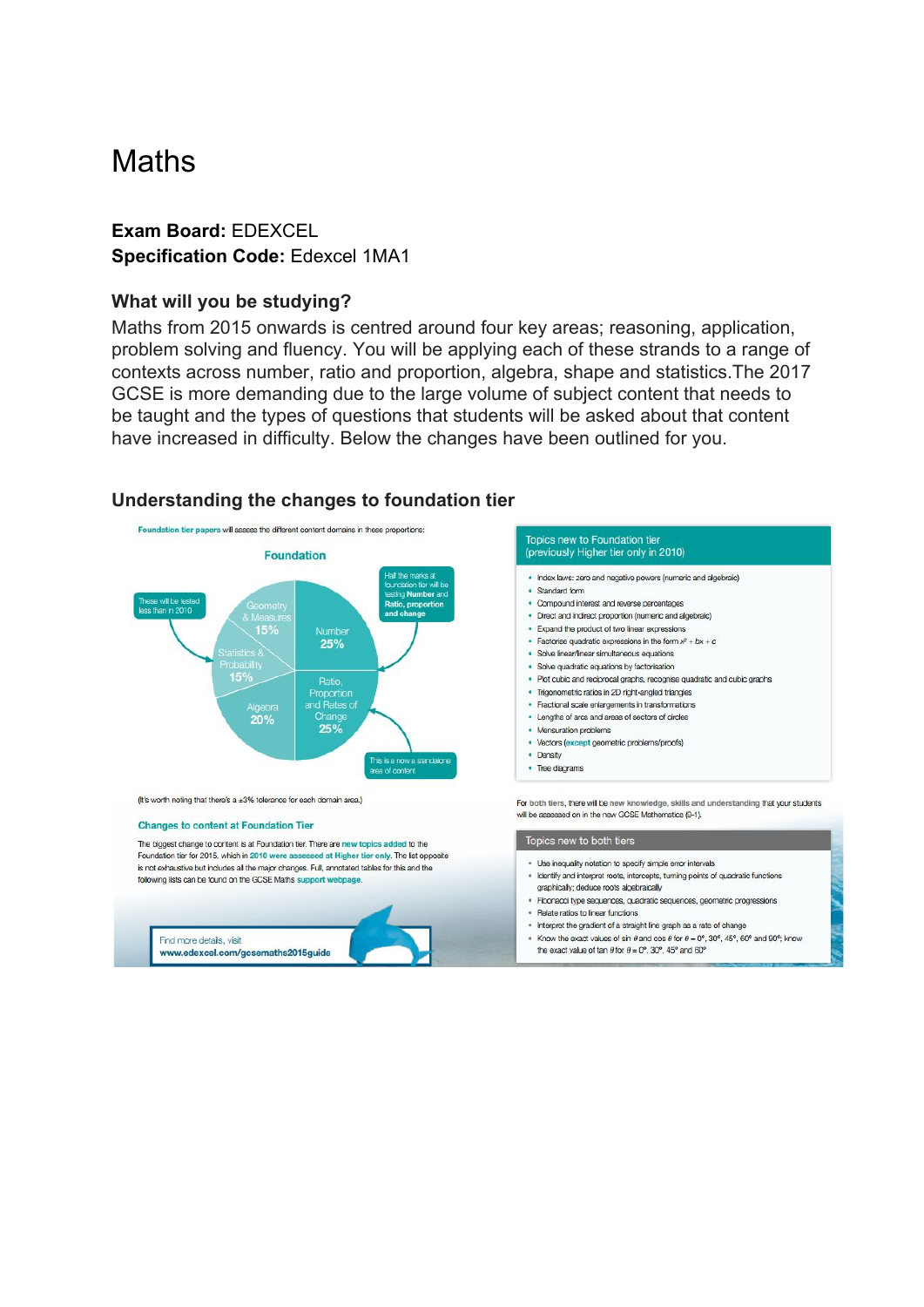### **Understanding the changes to higher tier**



### **How it will be taught?**

Problem solving is at the heart of everything we do within mathematics. You will be dealing with gritty problems such as *"If you put one grain of rice on the first square of a chessboard, two on the second, four on the third and so on… How many grains would there be on the final square? How many grains would there be in total?".* Oracy and group work will play a large role in problem solving. You will spend time in lessons mastering fluency but also thinking about big picture problems that apply to the real world.

### **How will you be assessed?**

You will take 3 exams in Summer 2018. Each exam will last 1 hour and 30 mins. There is one non calculator paper and two calculator papers. Each exam covers content from all areas of mathematics; number, ratio and proportion, algebra, shape and statistics. You will be graded on a 9-1 scale (with 9 being the highest). There are no longer any lettered grades for GCSE Mathematics.

### **What you need to do to prepare?**

Complete your pre-learning you will be given over the summer. You may also want to try some problems from the following website nrich.maths.org.uk. Other useful websites mymaths.co.uk, hegartymaths.co.uk and mathswatchvle.com. It might also be useful to buy 'REVISE Edexcel GCSE (9-1) Mathematics Higher Revision Workbook'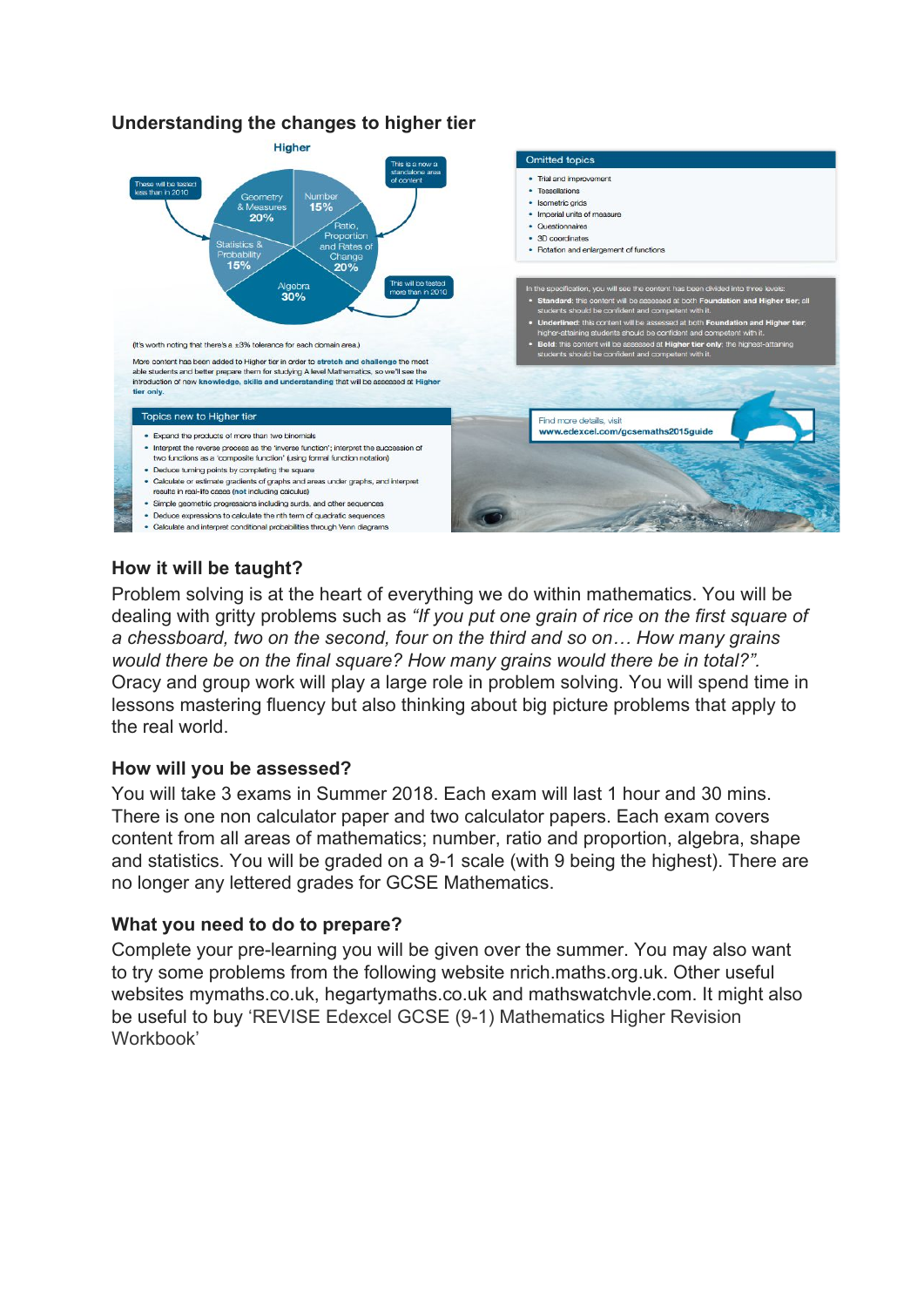# <span id="page-26-0"></span>**Music**

**Exam Board:** OCR **Specification Code:** J536

### **What will you be studying?**

Music GCSE provides the opportunity for you to develop as a performer and composer, as well as explore a broad range of genres. You will do lots of performing both as an ensemble musician and soloist, focussing, for the most part, on one particular instrument (this can be the voice, including rapping, singing and beat-boxing, or an instrument). You will receive instrumental lessons to help you gain the expertise required to perform to a high level with confidence. You will also study music from a range of genres that will broaden and deepen your knowledge of music, and enable you to develop into a well-rounded musician. Finally, you will gain expertise as a composer, working individually on developing your own styles of composition, as well as composing to a set a brief.

### **How it will be taught?**

Music making will be at the heart of this course, with the study of different genres often taking place through performance and composition projects. There will be some theory based lessons to enable you to gain a deeper knowledge of the components of music, and you will always be working towards a performance event, whether it be The Festival of Light, a recital or a GCSE led music concert, to showcase either your performance or composition work. You will receive one to one instrumental lessons to support the development of your performance skills and will be taught how to use LogicProX in a more complex way for composing. Knowledge of this industry standard software will be invaluable to developing your skills in writing and producing music.

### **How will you be assessed?**

You will complete one recorded solo and ensemble piece as part of the performance unit (30%). If preferred, this does not have to be in front of an audience. In addition, you will submit two compositions, one in response to a brief set by the exam board, and the other entirely free in terms of style and approach (30%), although it will feature your performance instrument in some way. Both of these parts of the course are internally assessed and then externally moderated. The final 40% of the exam is examined through a 1hr 30 minute listening exam paper, in which you will respond to questions on the genres of music you have studied during the course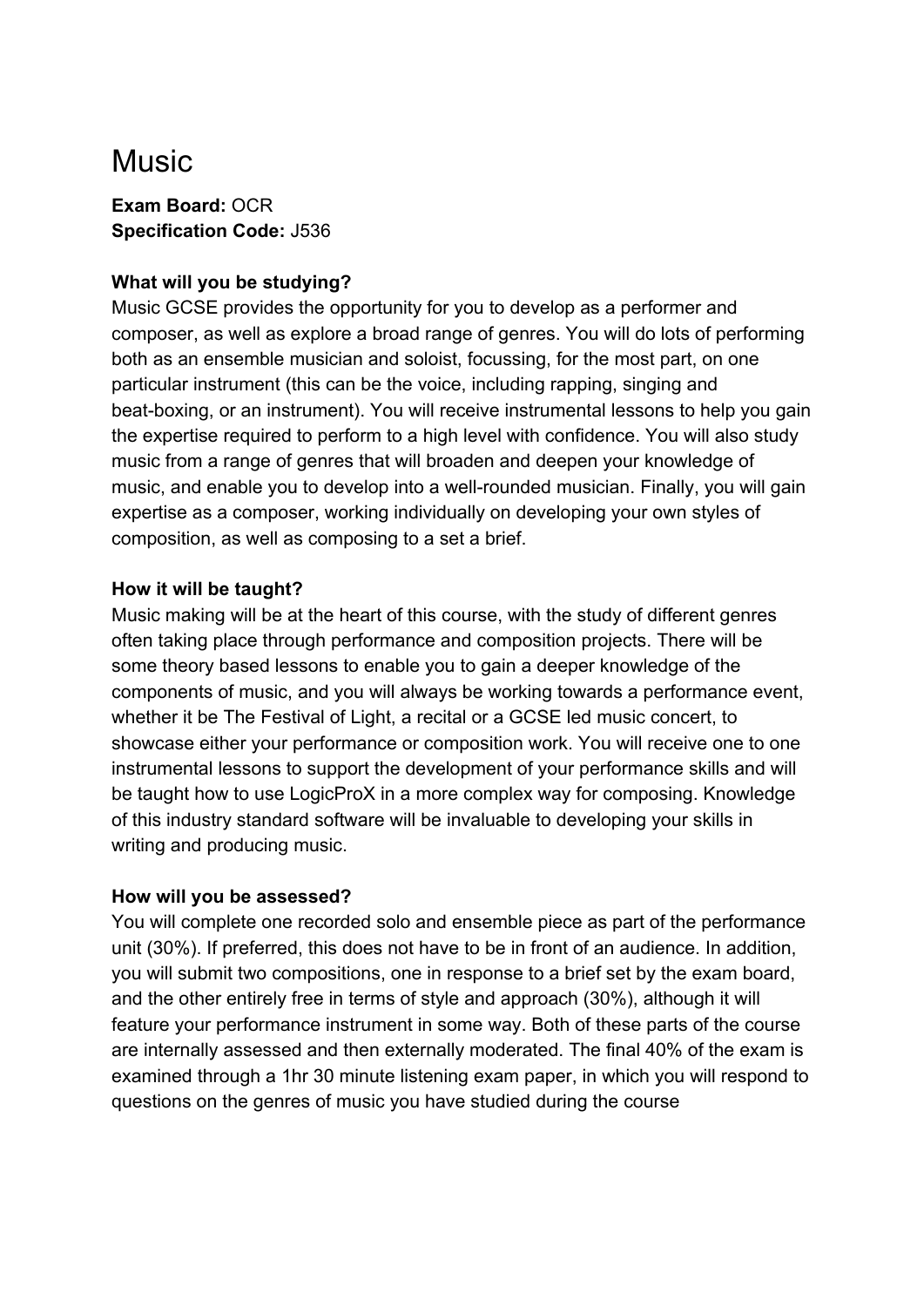| <b>Unit</b>       | <b>Description</b>                                                                                                                                                                                                                                                                                                                                                                      | How it is examined                                   |
|-------------------|-----------------------------------------------------------------------------------------------------------------------------------------------------------------------------------------------------------------------------------------------------------------------------------------------------------------------------------------------------------------------------------------|------------------------------------------------------|
| Performing        | -1 recorded solo performance<br>- 1 recorded ensemble<br>performance                                                                                                                                                                                                                                                                                                                    | Internally marked /30<br>and externally<br>moderated |
| <b>Composing</b>  | -1 composition in response to<br>a set brief<br>-1 free composition set by the<br>student                                                                                                                                                                                                                                                                                               | Internally marked /30<br>and externally<br>moderated |
| <b>Appraising</b> | Study of:<br>Musical elements, musical<br>contexts and musical language<br>The Concerto through<br>1.<br>time - baroque, classical,<br>romantic<br>2.<br>Rhythms of the World-<br>India, Middle East, Africa,<br>Central America, South<br>America<br><b>Film Music</b><br>3.<br>4.<br>Conventions of pop-rock<br>n roll 50s-60s, rock-70s,<br>ballads-80s, solo artists<br>90s-present | Listening exam - 1hr<br>30 minutes                   |

You need to consider which instrument you would like to commit to for the performance aspect of the course and find out how to receive instrumental lessons on that instrument if you haven't done so already. Find out what standard you will be expected to reach through discussion with your music teacher. Listen regularly to a broad range of musical styles, and deliberately expose yourself to challenging types of music that will give you a deeper understanding of the subject in general. It's also important to know what you like, and be able to use it to inform your own compositions. Have opinions based on informed listening rather than general assumptions.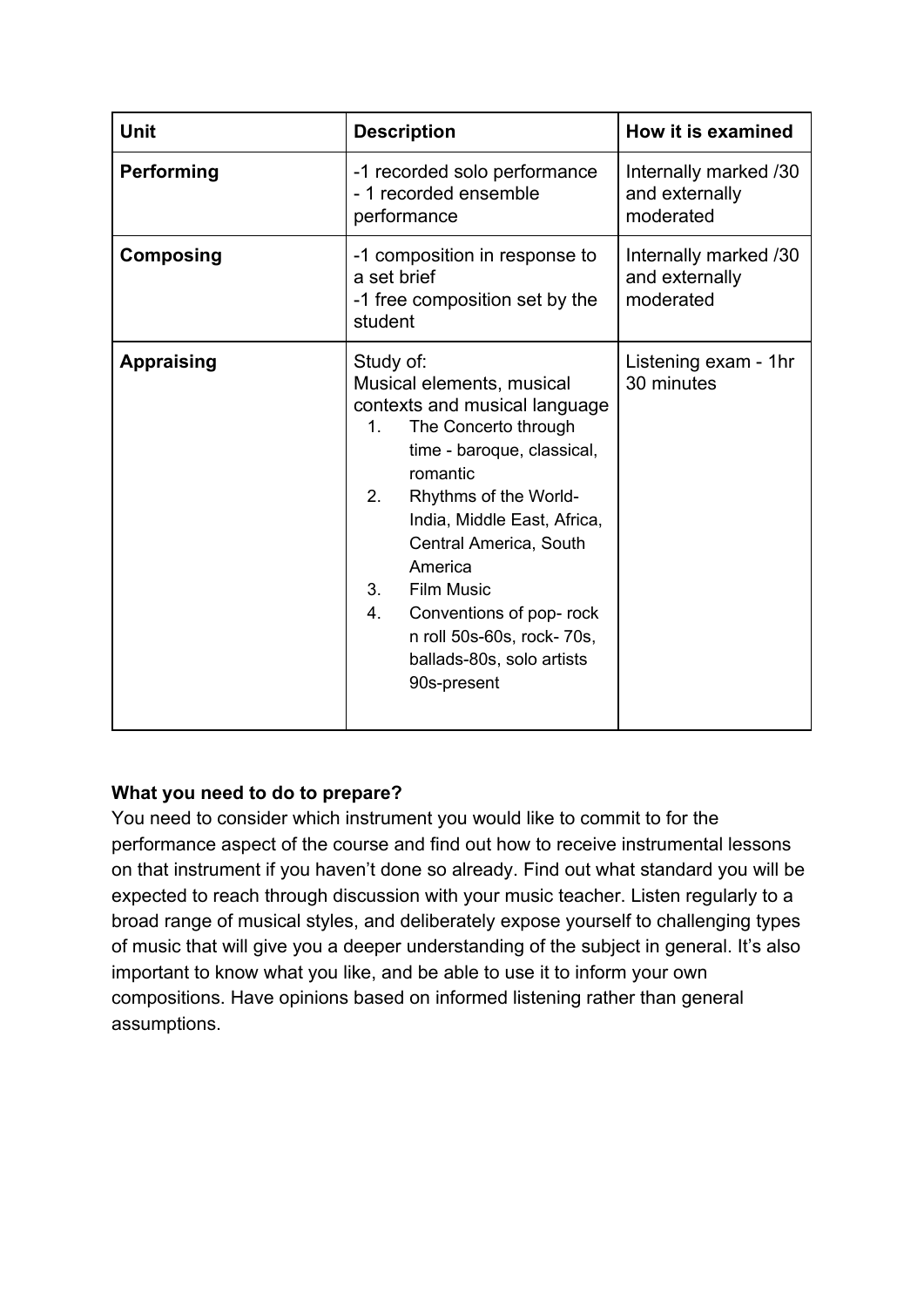# **PF**

### **Exam Board:** NFER

**Specification** - Level 2 Certificate in Health and Fitness

### **Would I be successful on this course?**

This qualification is suited to those who have a passion for sport and healthy lifestyles. Being able to perform practically will be a key part of the experience but understanding how the body and mind works in sport will be equally as important. Making strong links between the decisions we make when taking part in sport or exercising and how they affect our health and fitness will be a crucial part of the course.

As well as understanding the sport related content of the course. High levels of motivation will be required when performing tasks practically. Following this experience up with in depth responses in the theory classroom. Effectively working within groups will be a necessity and having the grit to continue with tasks over a period of time.

### **What can I expect the lessons to be like?**

A large percentage of the lessons will be taught through Project Based Learning. Rather than teaching lessons in a lesson by lesson format. We will bring health and fitness information together and deliver it through engaging and experienced based inquiry questions.

Our mission is for you to learn half of the course through practical experiences and half through theory experiences. Practical lessons will range from sports science experiences where you are required to take measurements from your body system to training through the same methods of a professional athlete. Theory lessons will involve being immersed in the planning of a personal trainer to researching how as a coach you could benefit from having an in depth understanding of the human body.

### **What content will I experience and how will it be assessed?**

| I Unit 1                                | Internally Assessed Through |
|-----------------------------------------|-----------------------------|
| <b>Principles of Health and Fitness</b> | Portfolio of Evidence       |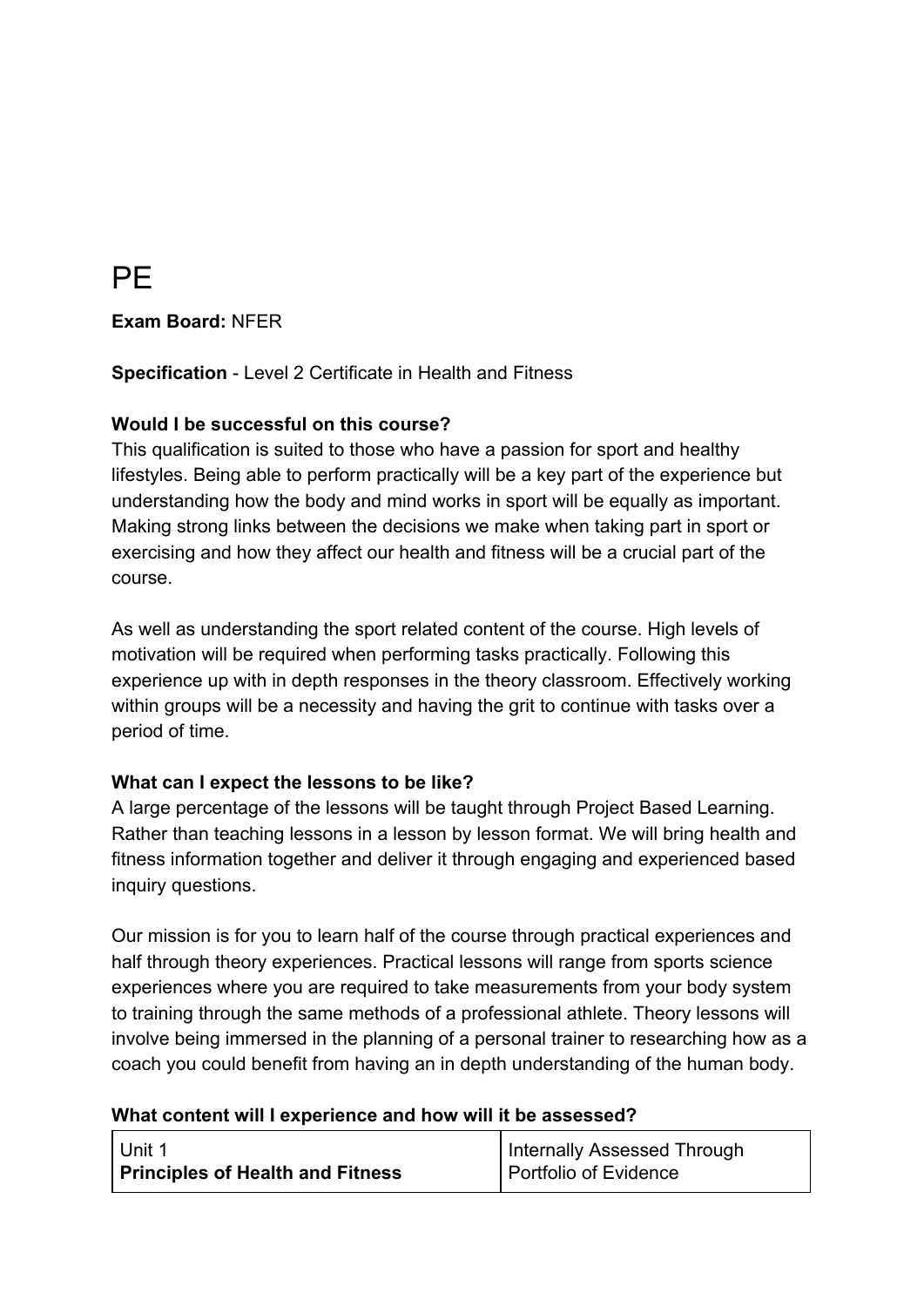| <b>Benefits</b><br><b>Components of Fitness</b><br><b>Fitness Tests</b><br><b>Principles of Training</b><br><b>Body Systems</b><br><b>Effects of Exercise</b><br><b>Body Measurements</b>       |                                                             |
|-------------------------------------------------------------------------------------------------------------------------------------------------------------------------------------------------|-------------------------------------------------------------|
| Unit 2<br><b>Healthy Lifestyles</b><br><b>Food Groups</b><br><b>Balanced Diet</b><br><b>Health and Well-Being</b><br>Motivation                                                                 | <b>Internally Assessed Through</b><br>Portfolio of Evidence |
| Unit 3<br><b>Preparing and Planning for Health and</b><br><b>Fitness</b><br><b>Assessing Fitness Levels</b><br><b>Producing Exercise Programmes</b><br><b>Nutritional Plans</b>                 | <b>Externally Marked Exam Paper</b>                         |
| Unit 4<br>Develop a Personal Health and Fitness<br>Programme<br><b>Principles of Training</b><br><b>Goal Setting</b><br><b>Fitness Tests</b><br>Developing and Evaluating Fitness<br>Programmes | <b>Internally Assessed Through</b><br>Portfolio of Evidence |

All learners responses will be graded through the following system.

Not Yet Achieved Pass (c) Merit (B) Distinction (A- A\*)

A total of all 4 units will be added together to form an overall grade with all units carrying the same weighting.

**Examples** 

A student who achieves all Passes will receive a Pass.

A student who achieves two Merits and two Distinctions will receive the higher grade of a Distinction.

A student who achieves split grades and Passes, Merits and Distinctions will receive a grade of Merit in the middle.

# **What do I need to do to prepare?**

All students will be expected to maintain not only an interest but lead an active healthy lifestyle and be committed to attending school sports clubs.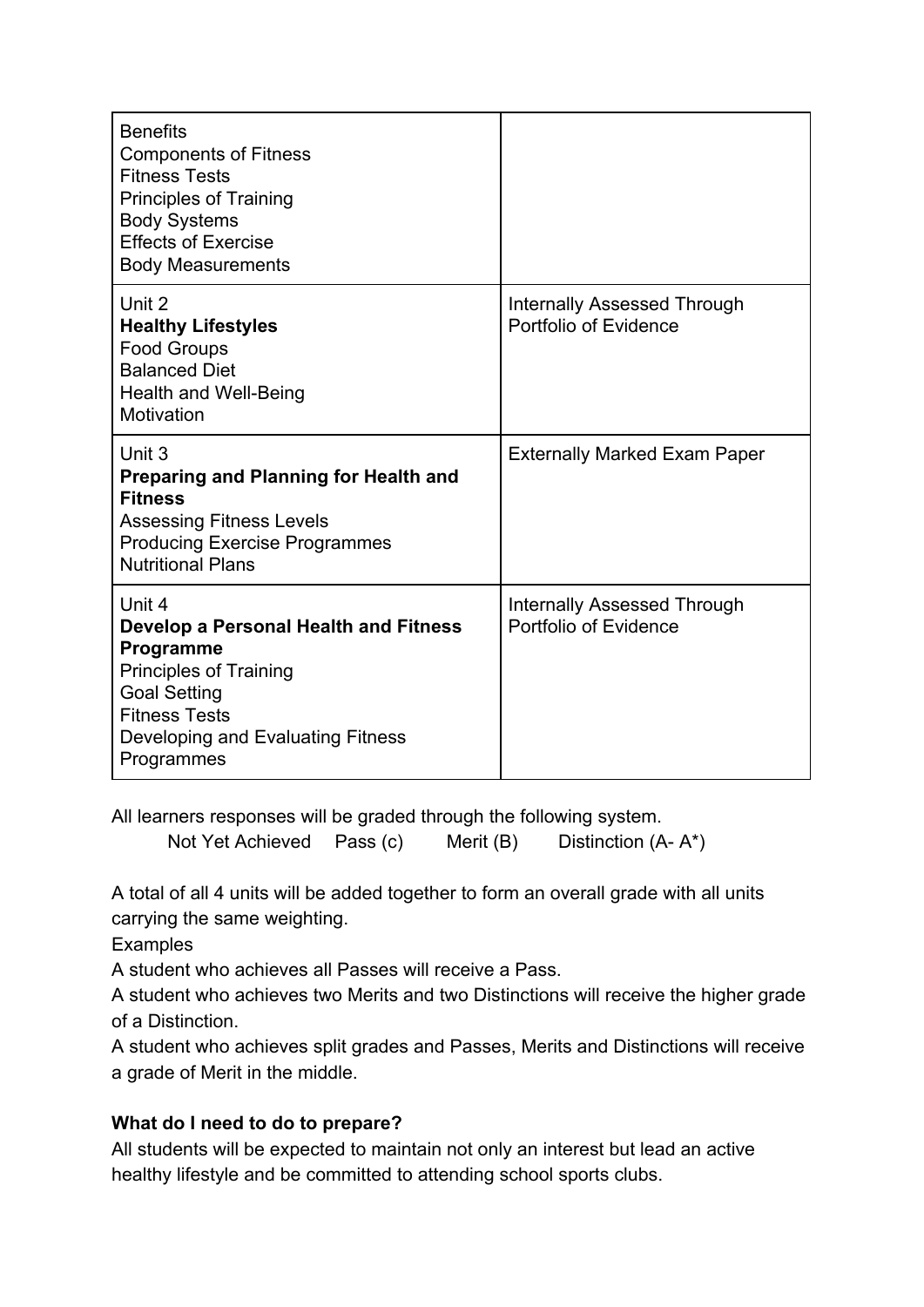# <span id="page-30-2"></span>Science - GCSE combined science: Trilogy or separate subjects in Biology, Chemistry and Physics

### **Exam Board:** AQA

**Specification Code:** 8486 or separate (Biology 8461, Chemistry 8462, Physics 8463)

# **What will you be studying?**

### <span id="page-30-1"></span>**Biology**

- 1. Cell biology
- 2. Organisation
- 3. Infection and response
- 4. Bioenergetics
- 5. Homeostasis and response
- 6. Inheritance, variation and evolution
- 7. Ecology

### <span id="page-30-3"></span>**Chemistry**

- 8. Atomic structure and the periodic table
- 9. Bonding, structure, and the properties of matter
- 10. Quantitative chemistry
- 11. Chemical changes
- 12. Energy changes
- 13. The rate and extent of chemical change
- 14. Organic chemistry
- 15. Chemical analysis
- 16. Chemistry of the atmosphere
- 17. Using resources

### <span id="page-30-0"></span>**Physics**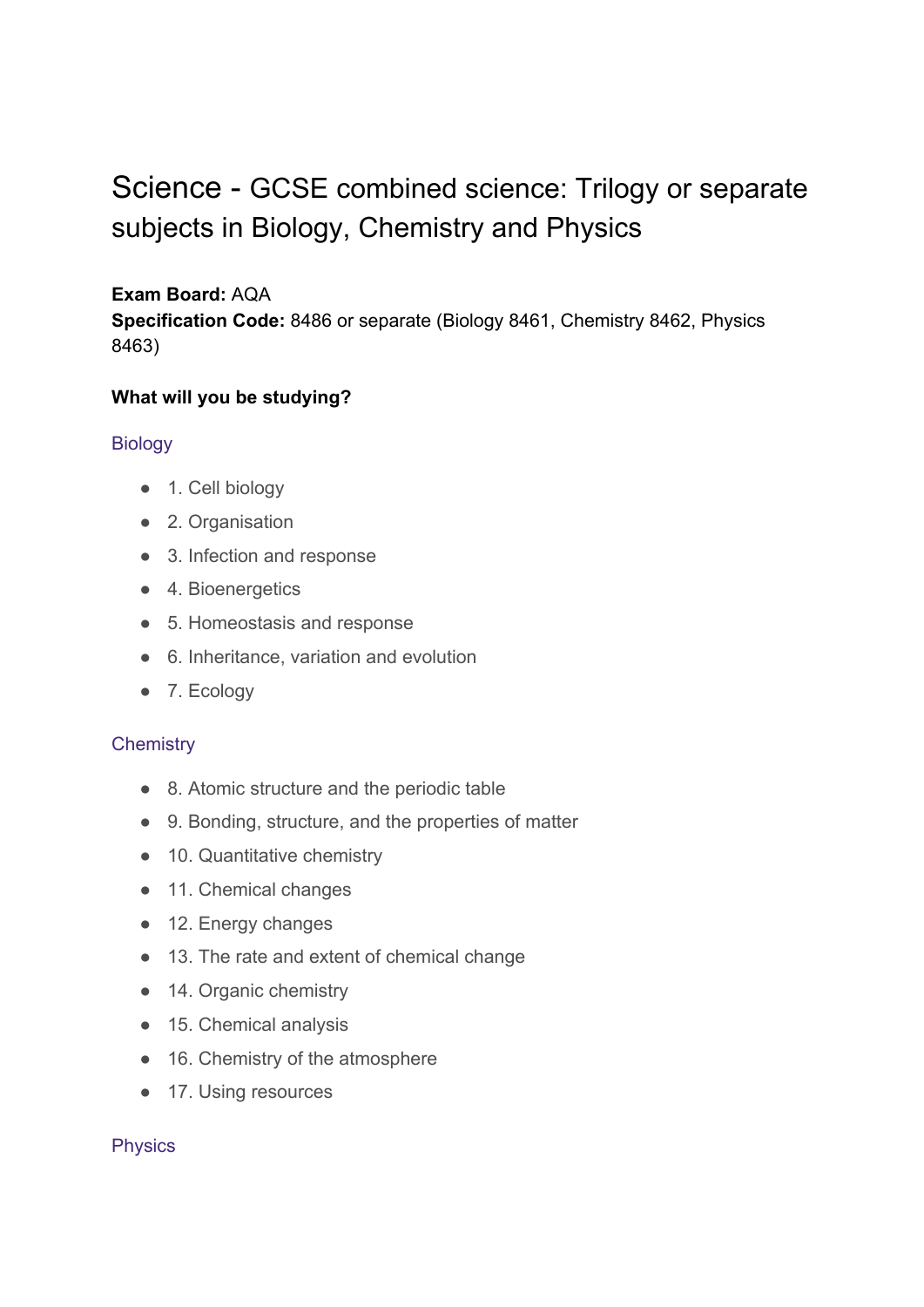- 18. Energy
- 19. Electricity
- 20. Particle model of matter
- 21. Atomic structure
- 22. Forces
- 23. Waves
- 24. Magnetism and electromagnetism

### **How it will be taught?**

Students will be taught the three science subjects separately from Year 9 onwards. They will be taught by at least 2 teachers, and in some cases 3, to ensure that students have access to teachers who have specific specialisms, where possible. Students will have a clear distinction between the science subjects, and in some cases will come together with other areas for interdisciplinary mini-projects which will take place throughout their Year 10 and 11 studies. A great emphasis will be placed on the new required practical element, and students will master practical skills which they will now be examined on in their final exams, rather than through controlled assessment. Students should expect a varied suite of explorative lessons, lectures, lab sessions and research tasks and will be required to carry out extensive examination practise.

### **How will you be assessed?**

For students studying combined science there are six papers: two biology, two chemistry and two physics. Each of the papers will assess knowledge and understanding from distinct topic areas. The combined aware is worth two GCSEs. Students studying Biology, Chemistry and Physics separately will take nine exams. This will be worth three GCSEs

| <b>Unit</b>            | <b>Description</b>                                                                                        | How it is examined                                                                                                                                                                                               |
|------------------------|-----------------------------------------------------------------------------------------------------------|------------------------------------------------------------------------------------------------------------------------------------------------------------------------------------------------------------------|
| <b>Biology paper 1</b> | <b>Topics 1-4: Cell</b><br><b>Biology; Organisation;</b><br>Infection and response;<br>and Bioenergetics. | <b>Written exam: 1</b><br>hour 15 minutes<br><b>Foundation and</b><br>$\bullet$<br><b>Higher Tier</b><br>70 marks<br>16.7% of GCSE<br><b>Multiple choice,</b><br>structured,<br>closed short<br>answer, and open |

Example assessment schedule for students taking combined science: Trilogy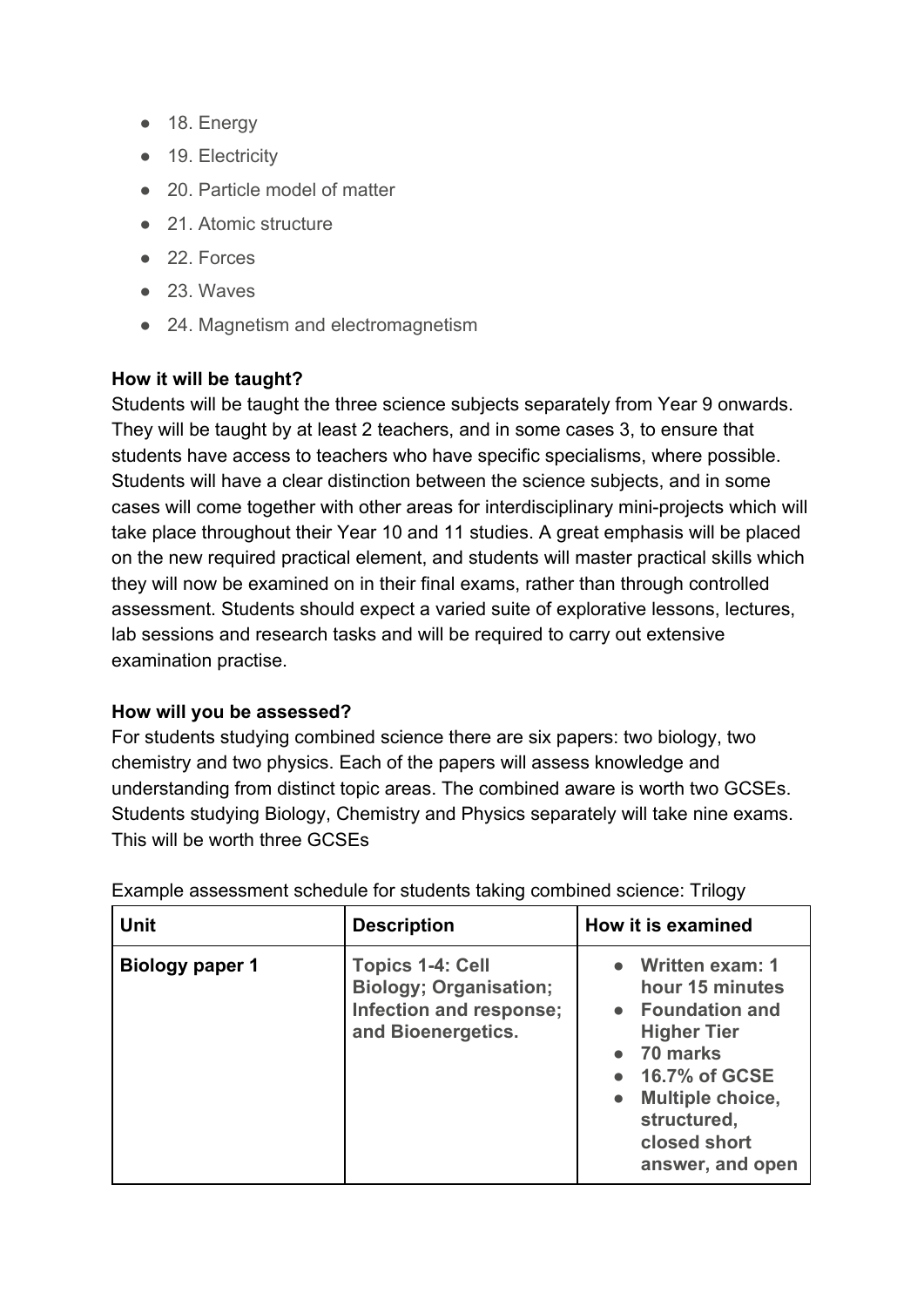|                          |                                                                                                                                                                                                                                        | response.                                                                                                                                                                                                                    |
|--------------------------|----------------------------------------------------------------------------------------------------------------------------------------------------------------------------------------------------------------------------------------|------------------------------------------------------------------------------------------------------------------------------------------------------------------------------------------------------------------------------|
| <b>Biology paper 2</b>   | <b>Topics 5-7 Homeostasis</b><br>and response;<br>Inheritance, variation<br>and evolution; and<br>Ecology.                                                                                                                             | • Written exam: 1<br>hour 15 minutes<br><b>Foundation and</b><br><b>Higher Tier</b><br>70 marks<br>16.7% of GCSE<br>Multiple choice,<br>structured,<br>closed short<br>answer, and open<br>response.                         |
| <b>Chemistry paper 1</b> | <b>Chemistry topics 8-12:</b><br><b>Atomic structure and</b><br>the periodic table;<br>Bonding, structure, and<br>the properties of matter;<br><b>Quantitative chemistry;</b><br><b>Chemical changes; and</b><br><b>Energy changes</b> | Written exam: 1<br>hour 15 minutes<br><b>Foundation and</b><br><b>Higher Tier</b><br>70 marks<br>$\bullet$<br>16.7% of GCSE<br>Multiple choice,<br>$\bullet$<br>structured,<br>closed short<br>answer, and open<br>response. |
| <b>Chemistry paper 2</b> | <b>Chemistry topics 13-17:</b><br>The rate and extent of<br>chemical change;<br><b>Organic chemistry;</b><br><b>Chemical analysis;</b><br><b>Chemistry of the</b><br>atmosphere; and Using<br>resources.                               | Written exam: 1<br>hour 15 minutes<br><b>Foundation and</b><br><b>Higher Tier</b><br>70 marks<br>16.7% of GCSE<br>Multiple choice,<br>structured,<br>closed short<br>answer, and open<br>response.                           |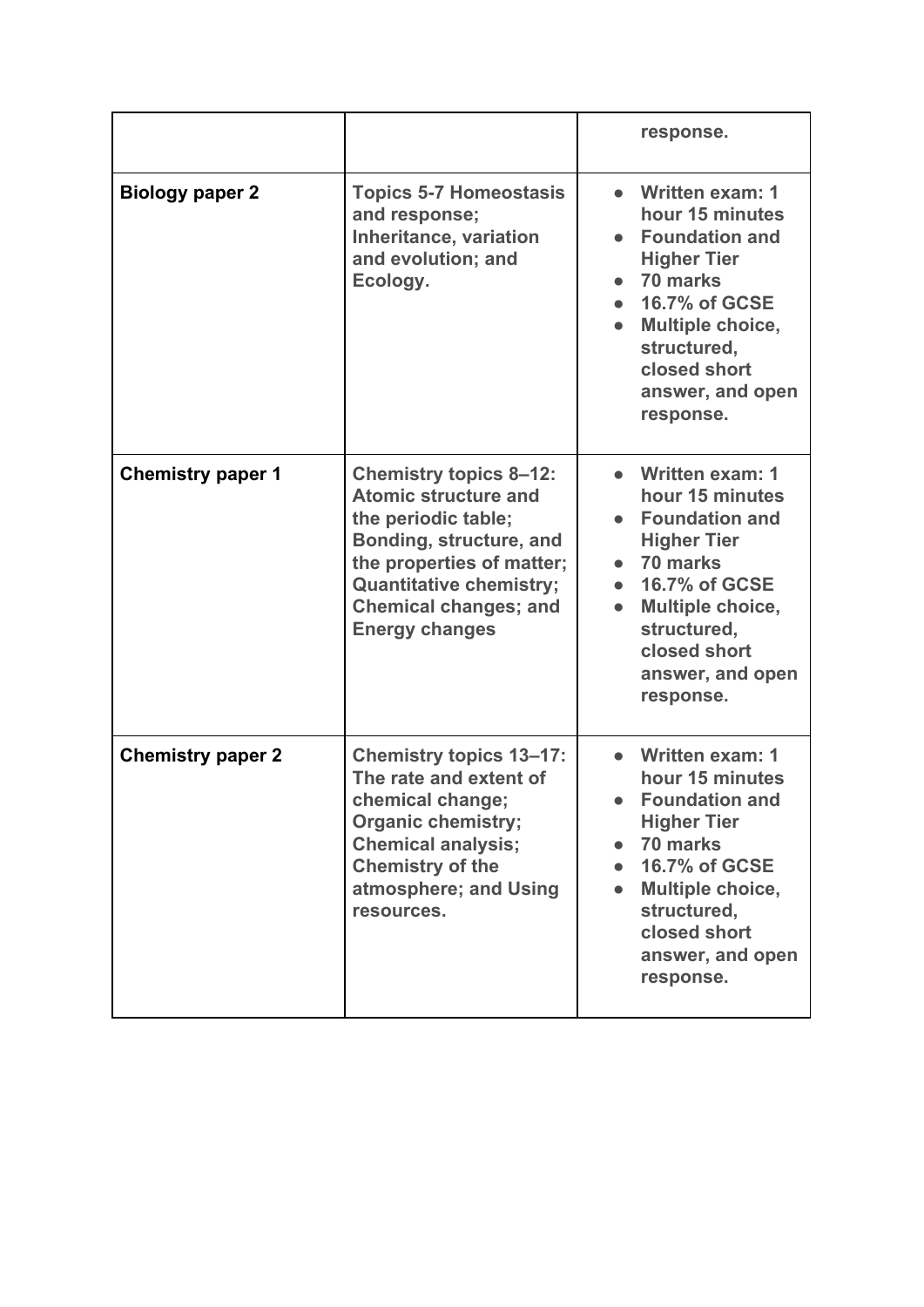| <b>Physics paper 1</b> | <b>Physics topics 18-21:</b><br><b>Energy; Electricity;</b><br><b>Particle model of</b><br>matter; and Atomic<br>structure. | • Written exam: 1<br>hour 15 minutes<br>• Foundation and<br><b>Higher Tier</b><br>• 70 marks<br>• 16.7% of GCSE<br>Multiple choice,<br>$\bullet$<br>structured,<br>closed short<br>answer, and open<br>response |
|------------------------|-----------------------------------------------------------------------------------------------------------------------------|-----------------------------------------------------------------------------------------------------------------------------------------------------------------------------------------------------------------|
| <b>Physics paper 2</b> | <b>Physics topics 22-24:</b><br><b>Forces; Waves; and</b><br><b>Magnetism and</b><br>electromagnetism                       | • Written exam: 1<br>hour 15 minutes<br>• Foundation and<br><b>Higher Tier</b><br>• 70 marks<br>• 16.7% of GCSE<br><b>Multiple choice,</b><br>structured,<br>closed short<br>answer, and open<br>response.      |

The newly accredited specification for science can be found here: [http://www.aqa.org.uk/subjects/science/gcse/combined-science-trilogy-8464/specific](http://www.aqa.org.uk/subjects/science/gcse/combined-science-trilogy-8464/specification-at-a-glance) [ation-at-a-glance](http://www.aqa.org.uk/subjects/science/gcse/combined-science-trilogy-8464/specification-at-a-glance)

Students will draw on their learning from Year 7,8 and 9 and should identify areas from the GCSE syllabus they feel less confident with, and could purchase a textbook or revision guide to pre-read the material before commencing their course.

Please note: All students will be expected to bring their tablets/ipads to every lesson as our textbooks will be accessed digitally, and all students at School 21 will have access to these from the start of the course.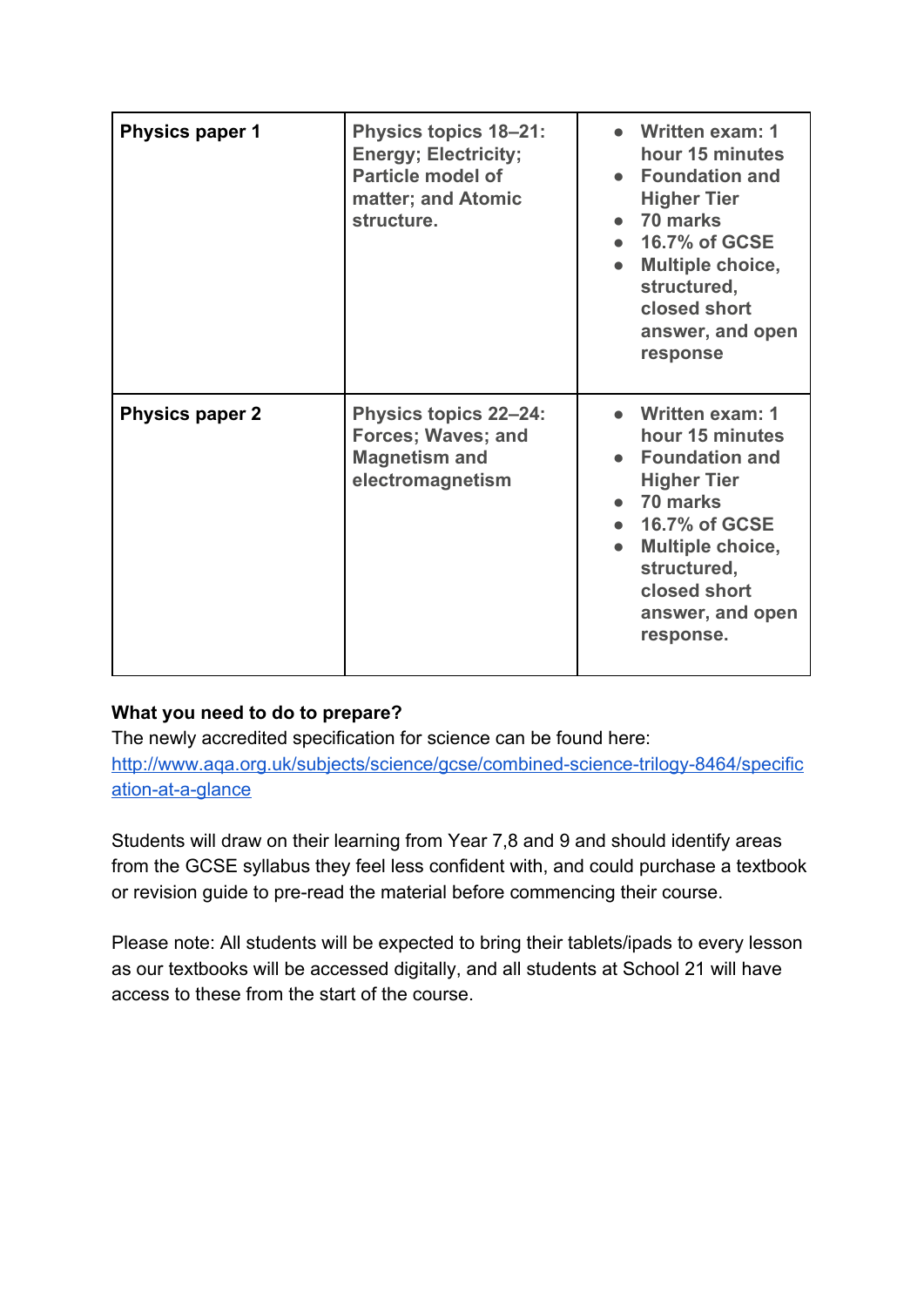Recommended books, should you wish to purchase hard copies:

### **Collins revision guides (available June 2016)**

**Biology** 

[https://www.amazon.co.uk/AQA-GCSE-Biology-Revision-Curriculum/dp/0008160678](https://www.amazon.co.uk/AQA-GCSE-Biology-Revision-Curriculum/dp/0008160678/ref=sr_1_24?s=books&ie=UTF8&qid=1462956992&sr=1-24&keywords=AQA+GCSE+science) [/ref=sr\\_1\\_24?s=books&ie=UTF8&qid=1462956992&sr=1-24&keywords=AQA+GCS](https://www.amazon.co.uk/AQA-GCSE-Biology-Revision-Curriculum/dp/0008160678/ref=sr_1_24?s=books&ie=UTF8&qid=1462956992&sr=1-24&keywords=AQA+GCSE+science) [E+science](https://www.amazon.co.uk/AQA-GCSE-Biology-Revision-Curriculum/dp/0008160678/ref=sr_1_24?s=books&ie=UTF8&qid=1462956992&sr=1-24&keywords=AQA+GCSE+science) ISBN-10: 0008160678

**Chemistry** 

[https://www.amazon.co.uk/AQA-GCSE-Chemistry-Revision-Curriculum/dp/00081606](https://www.amazon.co.uk/AQA-GCSE-Chemistry-Revision-Curriculum/dp/0008160686/ref=pd_sim_14_2?ie=UTF8&dpID=51Pb737yajL&dpSrc=sims&preST=_AC_UL160_SR114%2C160_&refRID=G9D90FJ5JHV05J2HDFEV) [86/ref=pd\\_sim\\_14\\_2?ie=UTF8&dpID=51Pb737yajL&dpSrc=sims&preST=\\_AC\\_UL16](https://www.amazon.co.uk/AQA-GCSE-Chemistry-Revision-Curriculum/dp/0008160686/ref=pd_sim_14_2?ie=UTF8&dpID=51Pb737yajL&dpSrc=sims&preST=_AC_UL160_SR114%2C160_&refRID=G9D90FJ5JHV05J2HDFEV) [0\\_SR114%2C160\\_&refRID=G9D90FJ5JHV05J2HDFEV](https://www.amazon.co.uk/AQA-GCSE-Chemistry-Revision-Curriculum/dp/0008160686/ref=pd_sim_14_2?ie=UTF8&dpID=51Pb737yajL&dpSrc=sims&preST=_AC_UL160_SR114%2C160_&refRID=G9D90FJ5JHV05J2HDFEV)

ISBN-10: 0008160686

Physics

[https://www.amazon.co.uk/AQA-GCSE-Physics-Revision-Curriculum/dp/0008160694](https://www.amazon.co.uk/AQA-GCSE-Physics-Revision-Curriculum/dp/0008160694/ref=pd_sim_14_1?ie=UTF8&dpID=51k2RB8Z-IL&dpSrc=sims&preST=_AC_UL160_SR114%2C160_&refRID=P25ZE5EAG19VKW2J1BDB) /ref=pd\_sim\_14\_1?ie=UTF8&dpID=51k2RB8Z-IL&dpSrc=sims&preST=\_AC\_UL160 [SR114%2C160\\_&refRID=P25ZE5EAG19VKW2J1BDB](https://www.amazon.co.uk/AQA-GCSE-Physics-Revision-Curriculum/dp/0008160694/ref=pd_sim_14_1?ie=UTF8&dpID=51k2RB8Z-IL&dpSrc=sims&preST=_AC_UL160_SR114%2C160_&refRID=P25ZE5EAG19VKW2J1BDB)

ISBN-10: 0008160694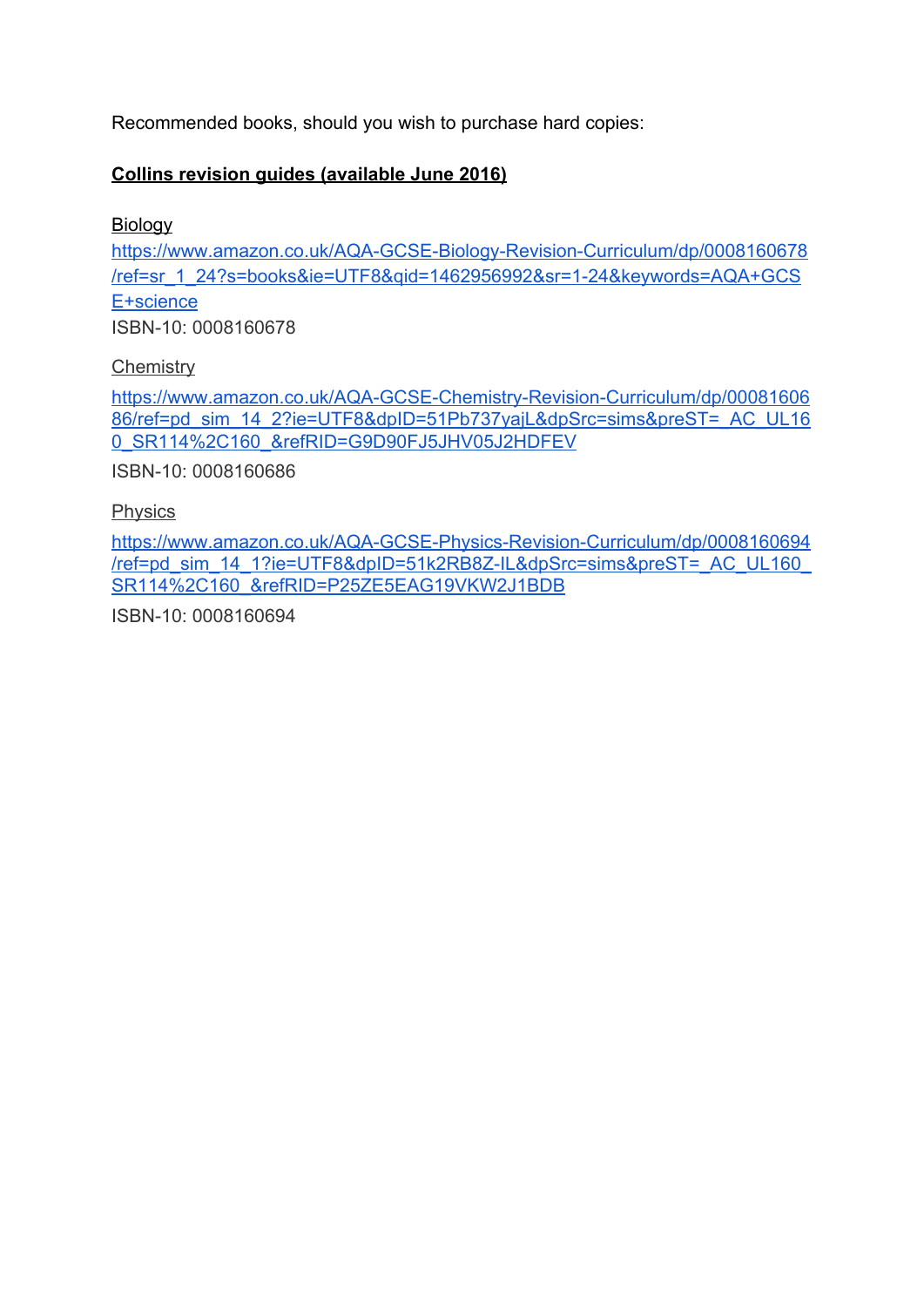# <span id="page-35-0"></span>Spanish

# **Exam Board:** AQA **Specification Code:** 8698

### **What will you be studying?**

The new GCSE will cover a number of topics across three broad themes:

- 1. Identity and Culture
- 2. Local, national and international and global areas of interest.
- 3. Current and future study and employment

In addition to content, you will also be studying various elements of grammar which will give you a firm grasp on the Spanish language for greater proficiency in all four skills; speaking, writing, reading and listening. Alongside the spoken and written skills you'll develop during your studies, you will also learn about festivals and customs from the countries and communities where the language is spoken. You will also be exposed to literary texts in the reading exam as well as some translation from Spanish into English. In the writing exam, you will translate from English into the Spanish. Being able to translate language is a really useful and rewarding skill.

You can find more information on the specific aspects of themes on the AQA website.

### **How it will be taught?**

Oracy will still play a huge part of your learning. Through conversation, presentation and debate you will develop a confidence in Spanish where you can express yourself and your ideas fluently and spontaneously.

In addition, emphasis on your written Spanish is essential. We will look at writing for different audiences and purposes using a wide range of tenses and structures to communicate in the target language.

Aside from the content, you will be taught skills and strategies to help you understand Spanish. We will look at making links with other languages (including your own), using context and clues to decipher meaning, and also how we can help improve our memory in order for us to retain key vocabulary and grammar concepts.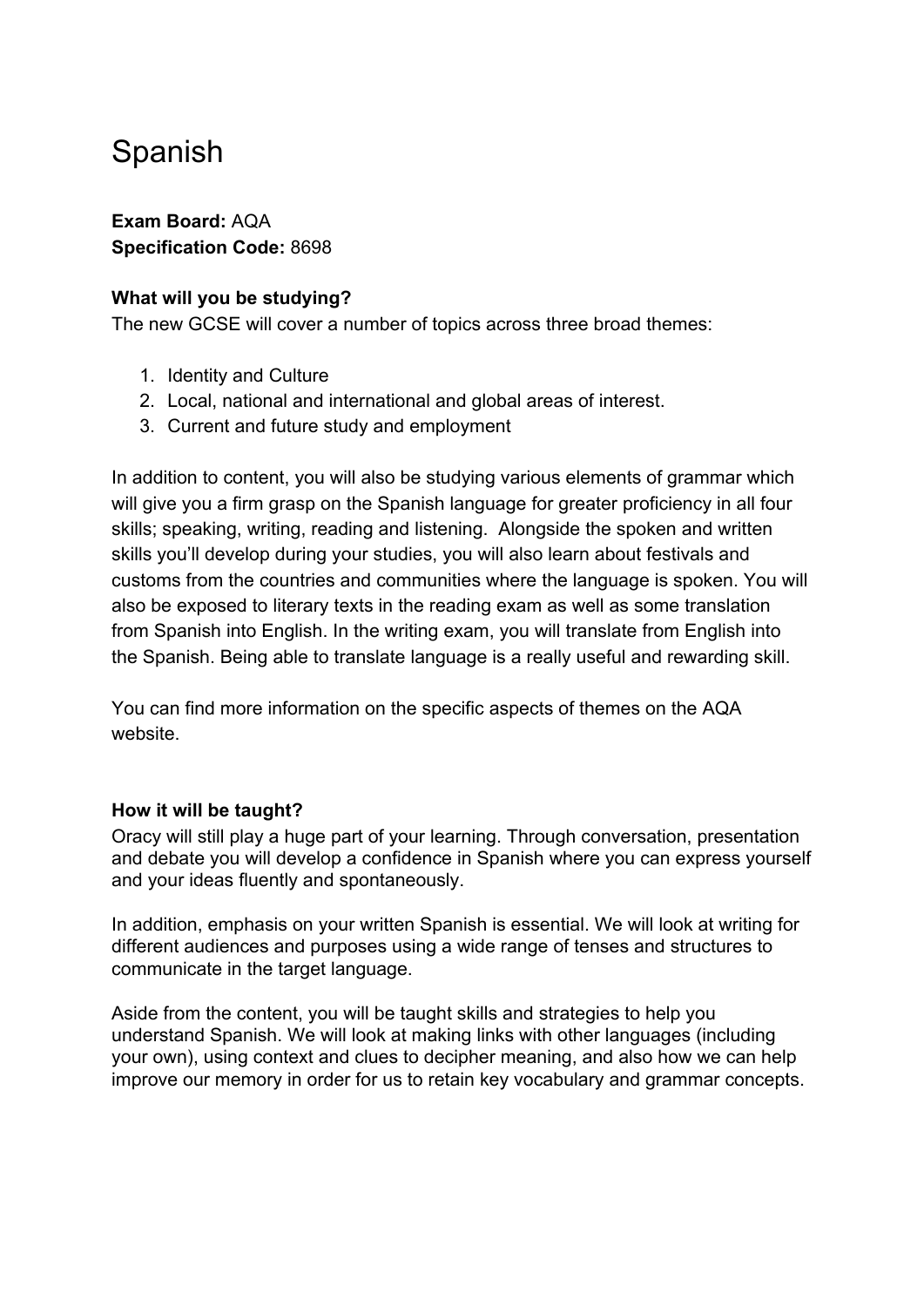# **How will you be assessed?**

You will have three four exams, covering listening, reading, writing, and a speaking test conducted by your teacher. Each of these is worth 25% of your final grade.

| Unit               | <b>Description</b>                                                                     | How it is examined                                                                                                                                                                                                                                                                                                                                                                                                                                   |
|--------------------|----------------------------------------------------------------------------------------|------------------------------------------------------------------------------------------------------------------------------------------------------------------------------------------------------------------------------------------------------------------------------------------------------------------------------------------------------------------------------------------------------------------------------------------------------|
| Paper 1: Listening | Understanding and<br>responding to different<br>types of spoken<br>language.           | 35 minutes - Foundation<br>45 minutes - Higher<br><b>Section A</b> – questions in<br>English, to be answered<br>in English or non-verbally<br><b>Section B</b> – questions in<br>Spanish, to be answered<br>in Spanish or non-verbally                                                                                                                                                                                                               |
| Paper 2: Speaking  | Communicating and<br>interacting effectively in<br>speech for a variety of<br>purposes | The format is the same at<br><b>Foundation Tier and</b><br>Higher Tier, but with<br>different questions for the<br>Photo card and Role-play.<br>The timings are different<br>too:<br>Role-play - 15 marks (2<br>minutes at Foundation<br>and Higher)<br>Photo card - 15 marks (2)<br>minutes at Foundation<br>Tier; 3 minutes at Higher<br>Tier)<br>General conversation -<br>30 marks (3-5 minutes at<br>Foundation Tier; 5-7<br>minutes at Higher) |
| Paper 3: Reading   | Understanding and<br>responding to different<br>types of written language              | 45 minutes - Foundation<br>1 hour - Higher<br><b>Section A</b> – questions in<br>English, to be answered<br>in English or non-verbally<br><b>Section B</b> – questions in<br>Spanish, to be answered<br>in Spanish or non-verbally<br>Section C - translation<br>from Spanish into English<br>(a minimum of 35 words<br>at Foundation Tier and 50                                                                                                    |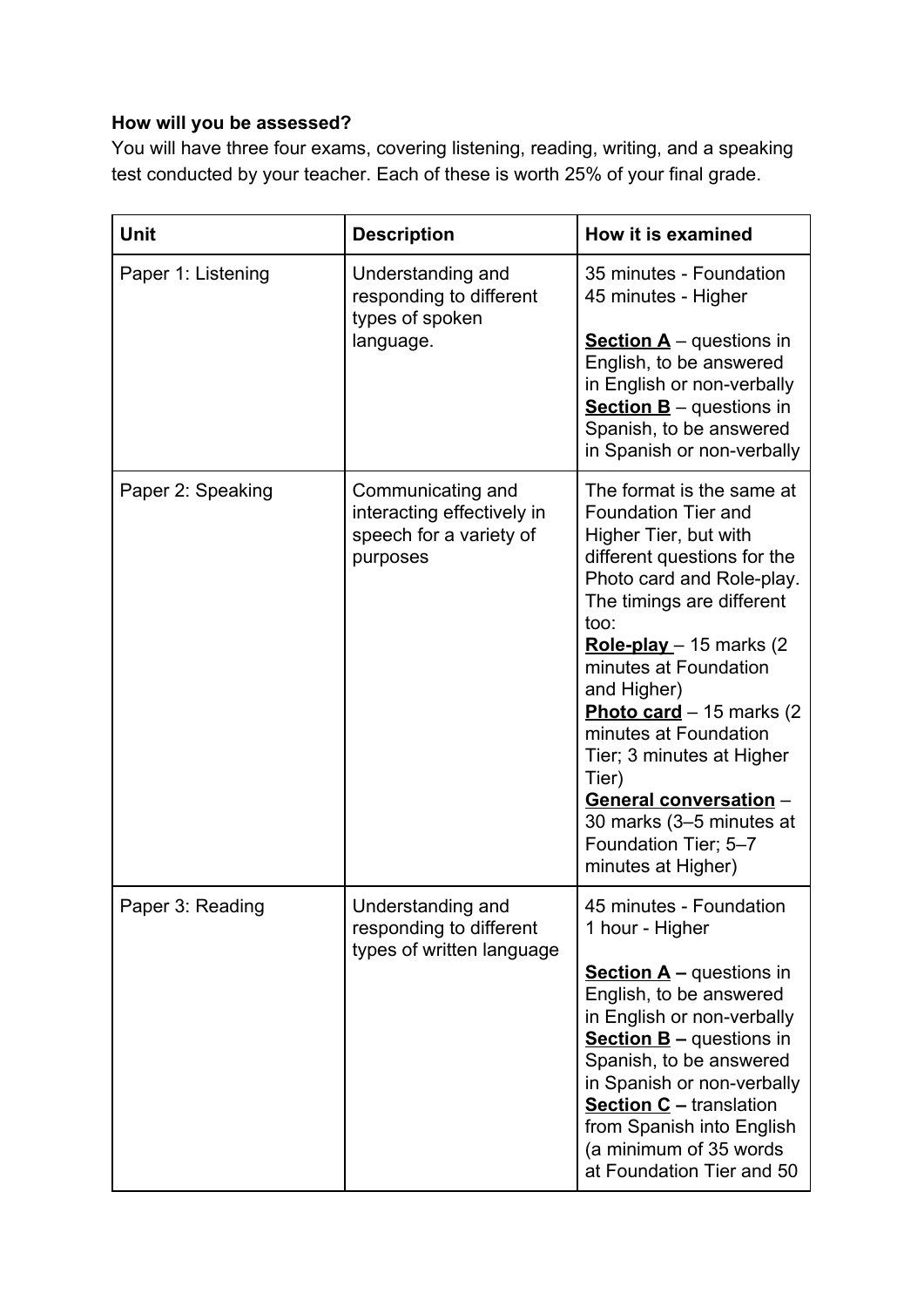|                  |                                                                      | words at Higher Tier)                                                                                                                                                                                                                                                                                                                                                                                                                                                                                                                                                                                                                                          |
|------------------|----------------------------------------------------------------------|----------------------------------------------------------------------------------------------------------------------------------------------------------------------------------------------------------------------------------------------------------------------------------------------------------------------------------------------------------------------------------------------------------------------------------------------------------------------------------------------------------------------------------------------------------------------------------------------------------------------------------------------------------------|
| Paper 4: Writing | Communicating<br>effectively in writing for<br>a variety of purposes | 1 hour - Foundation<br>1 hour 15 Higher<br>50 marks - Foundation<br>60 marks - Higher                                                                                                                                                                                                                                                                                                                                                                                                                                                                                                                                                                          |
|                  |                                                                      | <b>Foundation Tier</b><br><b>Question 1</b> – message<br>(student produces four<br>sentences in response to<br>a $photo) - 8$ marks<br>Question 2 - short<br>passage (student writes a<br>piece of continuous text in<br>response to four brief<br>bullet points,<br>approximately 40 words in<br>$total$ ) - 16 marks<br><b>Question 3 – translation</b><br>from English into Spanish<br>$(minimum 35 words) - 10$<br>marks<br><b>Question 4 – structured</b><br>writing task (student<br>responds to four<br>compulsory detailed bullet<br>points, producing<br>approximately 90 words in<br>total) - there is a choice<br>from two questions $-16$<br>marks |
|                  |                                                                      | <b>Higher Tier</b><br><b>Question 1 - structured</b><br>writing task (student<br>responds to four<br>compulsory detailed bullet<br>points, producing<br>approximately 90 words in<br>total) - there is a choice<br>from two questions $-16$<br>marks<br>Question 2 - open-ended<br>writing task (student<br>responds to two<br>compulsory detailed bullet                                                                                                                                                                                                                                                                                                      |